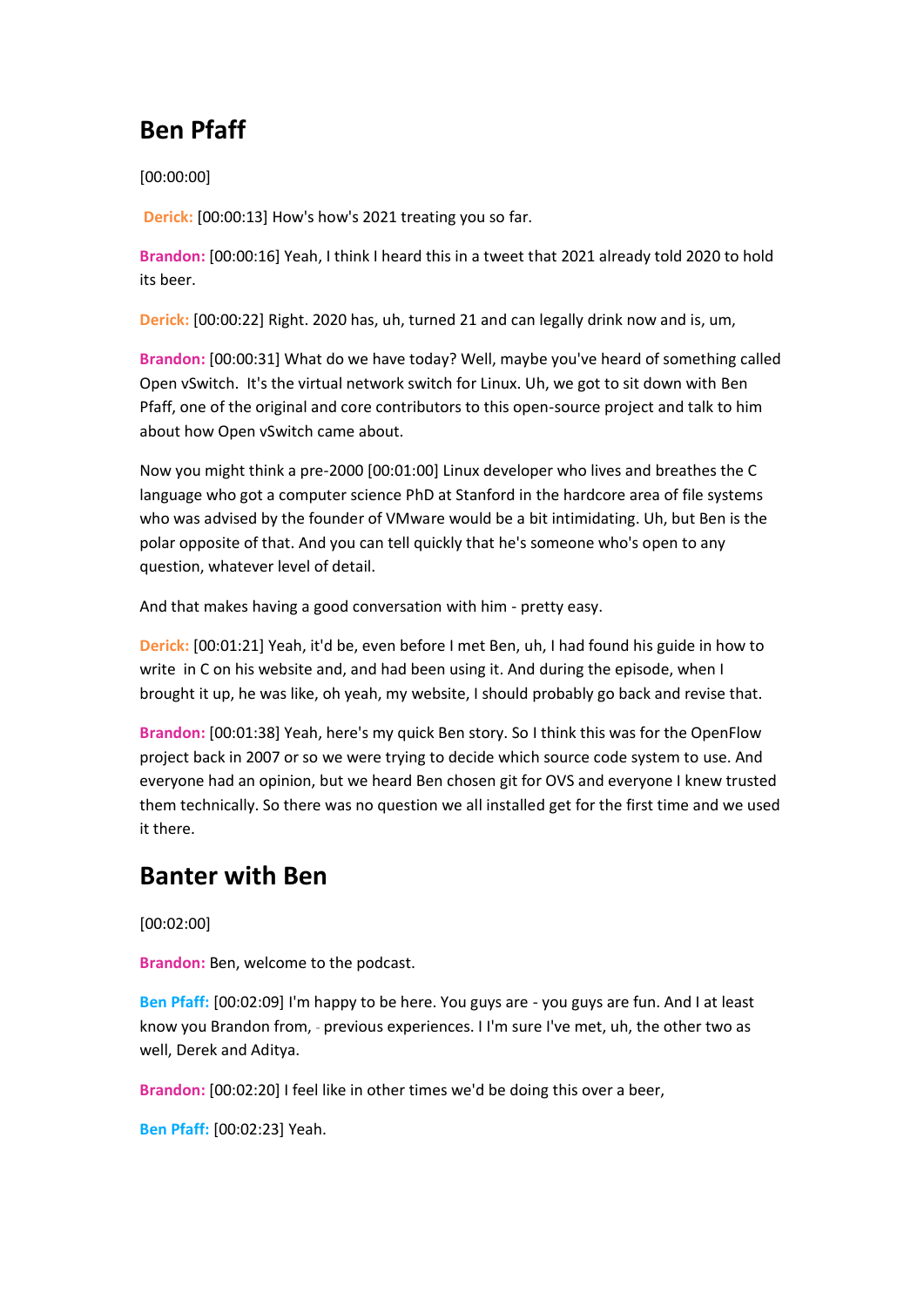**Brandon:** [00:02:24] So why don't we get to know you a little bit better Ben, who are you? What do you do?

Ben Pfaff: [00:02:29] Well,-I work at VMware, I'm in, uh, the VMware research group, and, uh, up until now, uh, since roughly 2007, I've been known for a piece of software called, uh, Open vSwitch.

**Brandon:** [00:02:42] Great. Well, we'll talk about that plenty more later today. Uh let's let's do some one-liners. Let's get to know you a little better. What was the last thing you changed your mind on?

**Ben Pfaff:** [00:02:51] Ooh, last thing I changed my mind on, uh, gosh, I guess the, uh, the first thing that, that comes to mind is I've been letting [00:03:00] my hair grow out a lot this year.

**Ben Pfaff:** [00:03:01] Brandon has it always been that long while I've known you or, is that something new for you too? I don't remember.

**Brandon:** [00:03:07] There was a period deep into grad school where I didn't care, and I let it grow. And I did the locks of love thing. And there's a picture of me, that's in a field of goats and it it's affectionately named the goat Jesus picture because when your hair gets long enough, you kind of start to resemble Jesus.

And, 10 years later, and now I've got. I'm rocking a ponytail. I can't quite do the locks of love 10 inches for a charity thing, but it's getting there.

**Brandon:** [00:03:32] you changed your mind on his haircuts are required, regular thing? They're optional, or what was the change? Yeah.

**Ben Pfaff:** [00:03:37] Well, the change initially was that I was scared to go get my haircut, starting in March, with the whole COVID thing. And then after a while I decided, Hey, this is actually kind of fun, and I'm going to let it go for a while and - see what I think of it ultimately.

**Brandon:** [00:03:53] I don't know what Derek thinks of this, but I think there's like a certain geek cred when it gets beyond a certain length.

**Derick:** [00:03:57] I used to have very long hair [00:04:00] as well. Um, it doesn't happen anymore. I'm thinning out.

**Ben Pfaff:** [00:04:03] Well, now it's all in the front.

**Derick:** [00:04:04] Yeah. See that's where I'm growing it out now. So, I'm, I'm jealous. I wish I could grow my hair. I wish I could have hair like yours.

**Brandon:** [00:04:10] For the listeners, Derek is rocking, what, five inches of beard?

**Derick:** [00:04:14] Yeah. Yeah, I got to let it go this time. I got to get it back up. It was like seven or eight inches.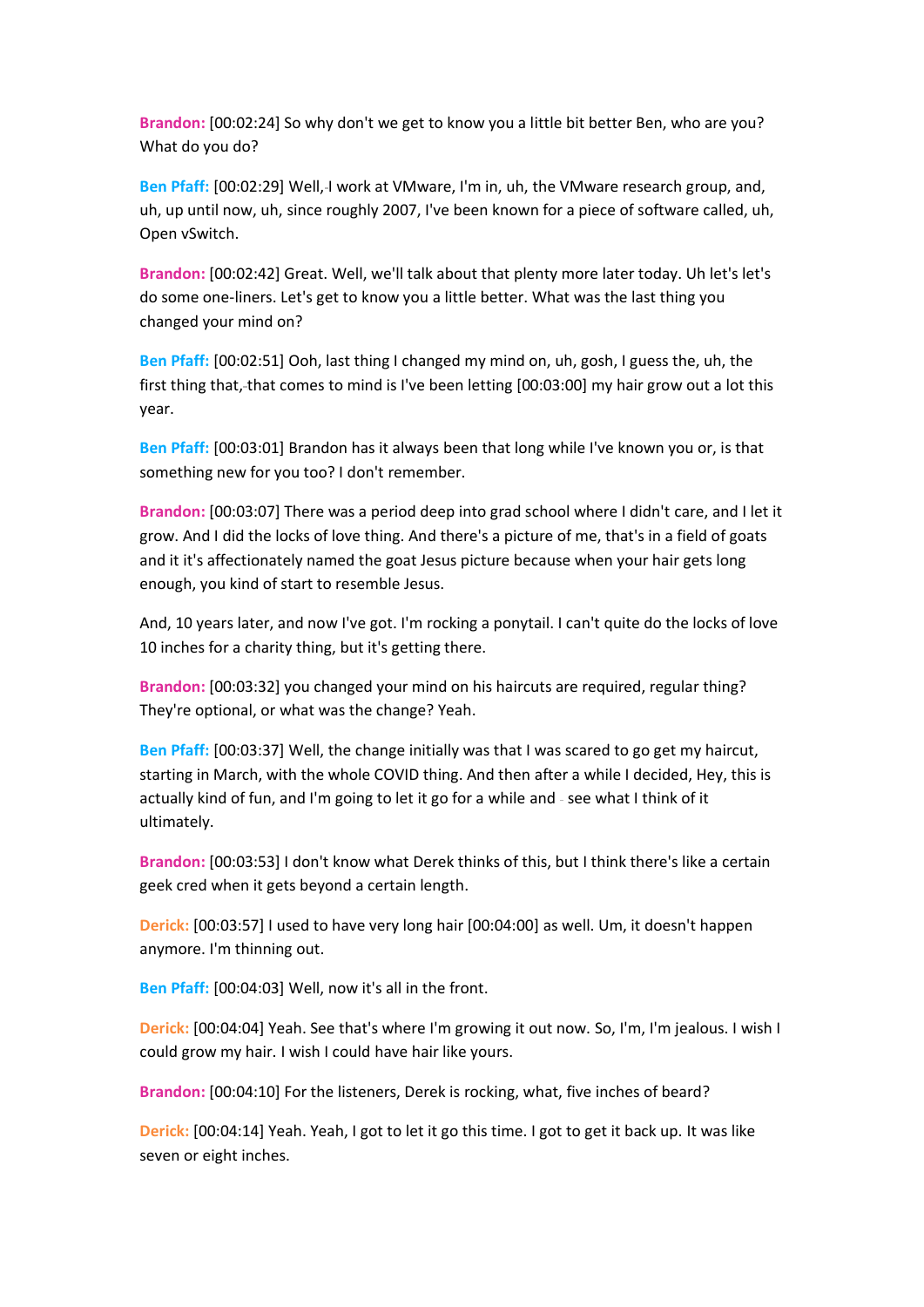**Brandon:** [00:04:19] ZZ Top got nothin' on you.

### **The Rust Language**

**Ben Pfaff:** [00:04:21] So, I don't know if our audience is technical enough to appreciate this, the more technical thing I've, I've started changed my mind on recently as I'm getting, I'm getting to be okay with longer lines of code, uh, probably moving out from about 80 columns before to about a hundred now.

And that's partly because I just this year, got this enormous monitor that has room for lots of columns of text across the screen. So, now it feels like I'm just wasting the space. If it all goes vertical instead of horizontal.

**Derick:** [00:04:49] Have you ever seen Scala code where it's like dot, dot, dot, dot, dot, and it's, it can be lines, right? It was one line, but it's like a huge series of nested classes and functions.

**Ben Pfaff:** [00:05:00] I don't think I'm to that point yet. I've been writing more Rust than, uh, I don't think I've ever worked on Scala.

**Derick:** [00:05:06] Isn't it like number one now on that language survey?

**Ben Pfaff:** [00:05:09] Well, for me, uh, Rust is the language that I've been looking for for a long time. I have -been, a serious C programmer since the 1990s and C is great because you have total control. But on the other hand, you incur so much risk, any sort of mistake and things go wrong, your, your whole machine explodes, it's only memory protection that saves you, and with Rust, you have to do a lot of work upfront to really figure out what you want.

-But on the other hand, when it runs and your bugs are not ones that blow up the machine. Your bugs are ones in, what people refer to as business logic, they're bugs in your logic and not in your memory management.

**Brandon:** [00:05:51] Does that make you question your identity a little bit? Cause I think of you as a hardcore C guy. I think of you as someone who has literally written "How to write good C".

**Derick:** [00:05:59] I want [00:06:00] to point before he answers. I just want to say we'll put a link into Ben's website. You have written I've and I've promoted some of the things you've written on Twitter, some really great guides in how to do things in C.

**Ben Pfaff:** [00:06:10] Oh, I know that I had things like a C coding style guide, that was one that I wrote in the 1990s. And I'd have to go back to it and see how much of that is, is something I still support. Like on the other hand, I guess things like the

Brandon: [00:06:30]-Do you say "hi, I'm Ben. I'm a Rust programmer".

**Derick:** [00:06:33] Or is it a Rustian? What do they call themselves?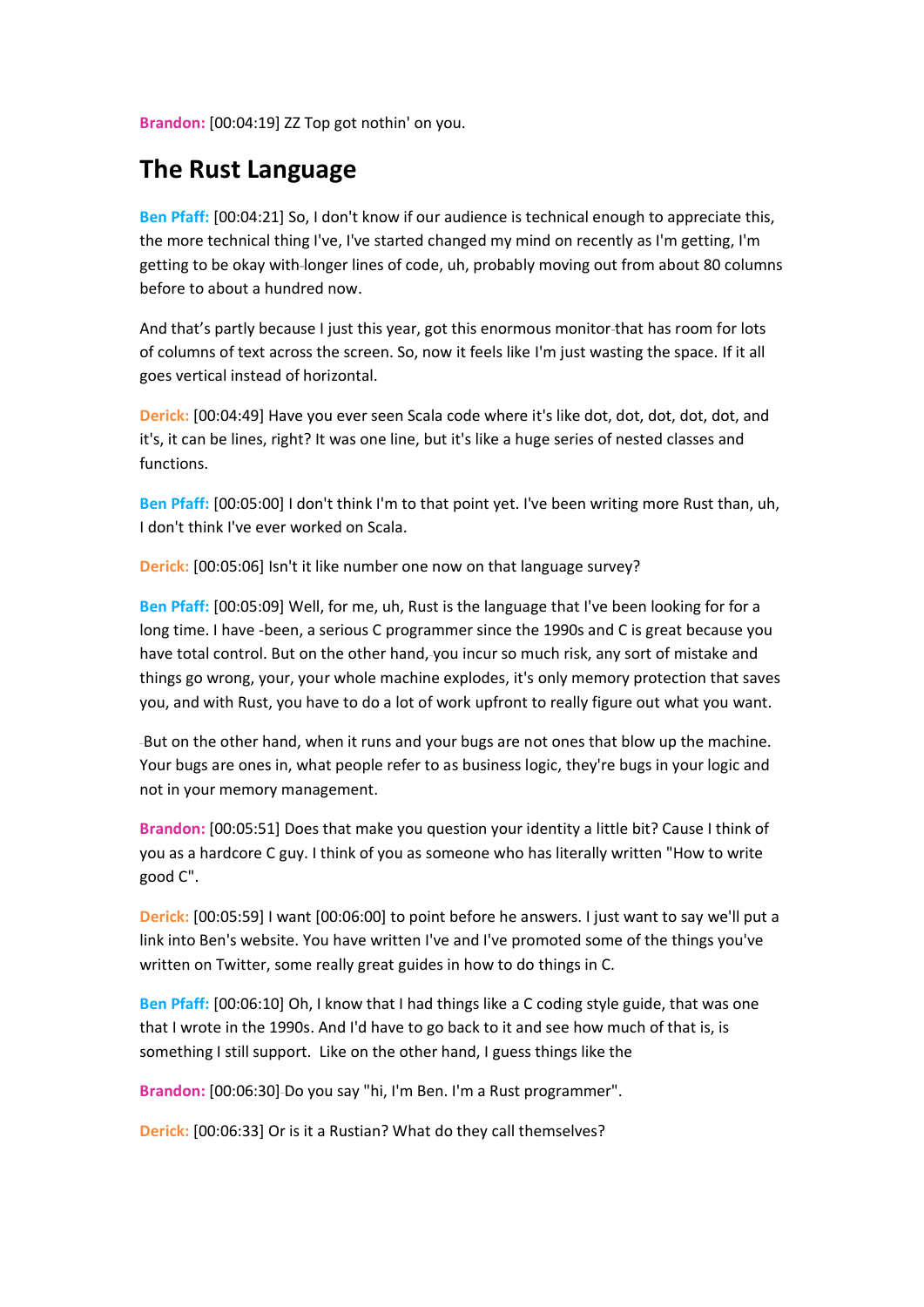**Ben Pfaff:** [00:06:36] They call themselves Rustaceans. Um, so, the thing is, it's hard for me to say, hi, I'm Ben, I'm a Rust programmer, because there's a lot of Rust that, I'm still kind of a novice on. I don't think I'll be able to say that until - I've gotten my, my rust up to, you know, somewhere in the ballpark of where my C is.

That's going to take a while.

**Brandon:** [00:06:57] I wonder if it's kind of like C people going [00:07:00] into Java, where they would port the idioms, even if the idioms weren't necessary.

**Ben Pfaff:** [00:07:04] Oh, Oh yeah. I'm, I'm, I'm definitely guilty of that. So, Open vSwitch, which I'm sure we're going to talk about a lot. Um, has a ton of libraries in C and then at one point we wanted to, do some work in Python. So,-I spent probably what you call a long weekend, porting a very large portion of the C libraries in OVS into Python, which basically consisted of me typing as fast as possible, writing out all of the C stuff in Python.

And I've been informed by people who are really Python programmers. That there's a lot of stuff that is not very, uh, idiomatic for Python there.

**Brandon:** [00:07:40] I feel like we could do an entire episode on, on languages and it's one of those bike-shedding things where everyone's got an opinion, but I think for this episode, we're not going to go too much into languages. We're going to go into users, systems and people a little bit more than the deep-tech dive that we could do.

**Ben Pfaff:** [00:07:58] Yeah, let's dive into it. Uh, [00:08:00] where do you want to start?

## **What is OVS?**

**Brandon:** [00:08:01] Yeah. So maybe give us a sense of what is OVS beyond the onesentence description? What is it? How did you find your way into it? Maybe some backstory there.

**Ben Pfaff:** [00:08:11] Yeah, so, we ended up writing OVS at Nicira, which was a, a startup that I joined as one of the first employees in 2007. And we didn't really set out to build a software switch. Uh, what we set out to do was to build a business that would be, based -on flow-based networking based on being able to get packets to where our customers needed them.

Um, when we started out, we didn't have a very good idea of, of what the, that application was going to be, that we were going to try to sell to people. We knew that-we wanted, to be able to,-do something impressive, - do something that would, uh, be at high scale. - But we didn't have a good idea of how to do that, or even if it would be software or hardware based, and so, uh, here I am, uh, plopped down in an office and told, okay, [00:09:00] we're going to do something - it's going to be based on networking. We don't, we don't exactly know, um, - what we're going to need to do with the network.

So, build something that'll do that. And, - when somebody gives you a problem like that, what you end up - saying to yourself - and of course I I'm saying this as if it was me, but this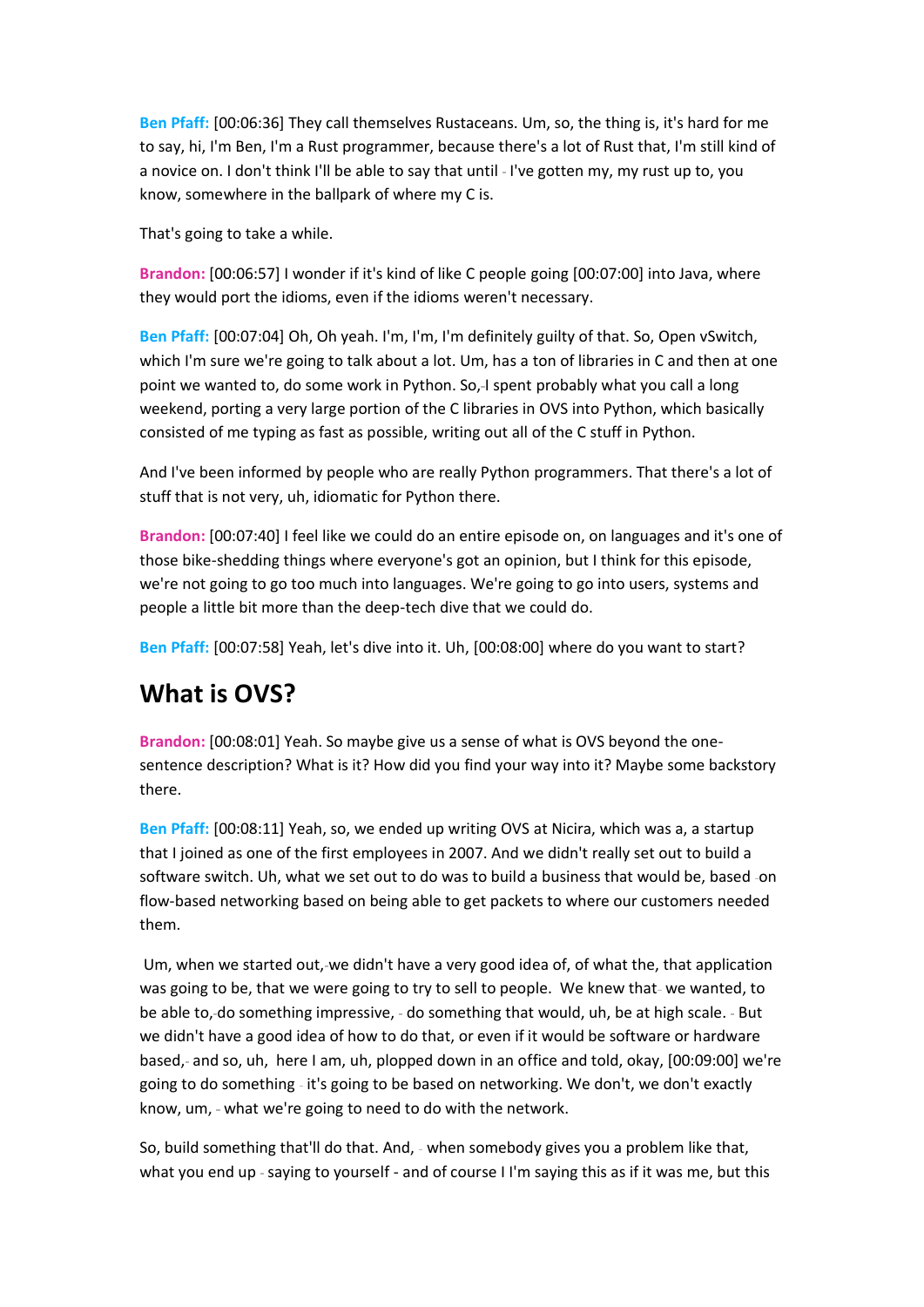was a collaboration between a large number - of smart people, - so forgive me, uh, all of my collaborators, when I make it sound a little bit like it was me, it was, it was all of us - but when that happens, what you do is - you build something programmable so that, - when you figure out what your real problem is, you program it to do that. - And so, - what, uh, OpenFlow and Open vSwitch ended up being from our perspective was a programmable packet processor.

- It takes in packets, uh, on one end and it spits them out on the other, - and, uh, in the middle, - you have some other pieces of software out there, a controller, uh, telling it what to do with the, uh,- the packets in the middle. So - that's sort of the OVS story, - in a nutshell, from my perspective.

# **OVS - how a non-network-operator would design a switch?**

Brandon: [00:09:54] - One of the things that stood out for me was - OVS is almost like how a non-network-engineer [00:10:00] might design a network switch. Can you talk us through a little bit of the differences between maybe a virtual switch and a physical switch?

**Ben Pfaff:** [00:10:07] So. The difference between a physical and a virtual switch - from a programmer's perspective, it's just a difference - in the device drivers, - you have, uh, a device driver that talks to a virtual interface or one that talks to a physical interface. Um, from a user perspective could design both of them to have exactly the same interface.

There's, there's no reason that you couldn't use your IOS CLI to configure either one of them. but, uh, we wanted things to be, - more, intimately, - controllable, by a controller so that, um,- maybe things at the individual packet level, - could be programmable, maybe, uh. If you go to sort of a traditional network switch, then, uh, what you're telling it is very much sort of generalities.

Um, this port is on this VLAN, um, maybe,-uh, apply - this ACL that [00:11:00] sort of thing. but. the OVS interface was something you can implement that sort of thing with, -but you can also tell it, - things about, uh, arbitrary combinations - of network fields, - of headers and so on.

And you can-instantly reprogram it, -at any time, - through the API. - we didn't think of it as an API. We thought of it as a network protocol, -but,-these days - that's the appropriate term.

**Brandon:** [00:11:21] So I think you hit on something that's a point worth repeating here which is, users could come to Open vSwitch and treat it like a physical switch. They could configure ports, they could configure VLANs, they could configure static routes, they could configure access control list entries. But it didn't have to stop there. There was this enormous set of other functionality that was enabled by it being extensible. And by, as I just learned, actually for the first time, you didn't know early on exactly what form the networking side would need to take.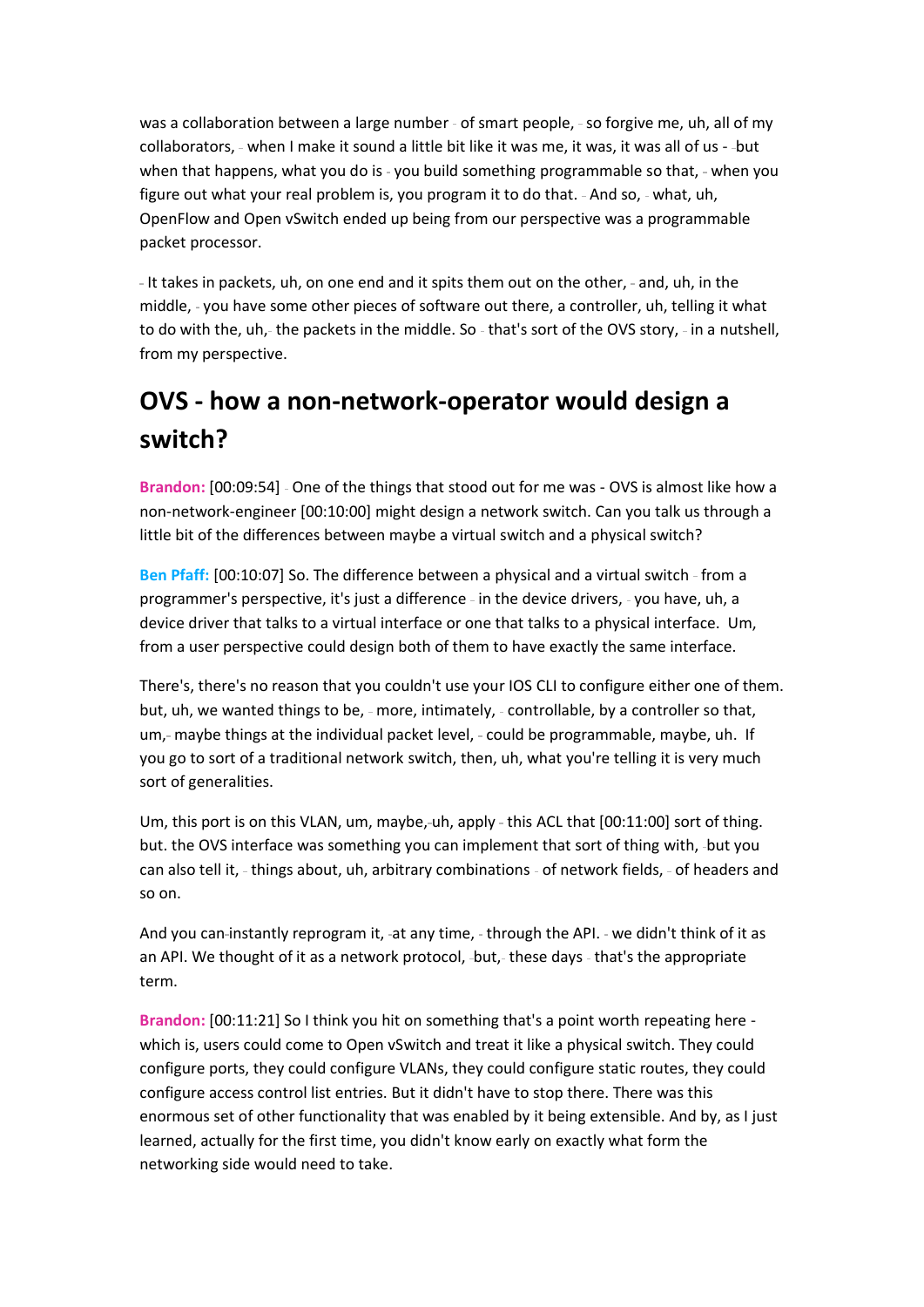## **Early Days at Nicira**

Can you tell us a little bit more about - what it was like? Uh, so-I remember what was it, 2007, I think Nicira had just formed and it was what, four or five people, right in that size? [00:12:00] And - you were in this small office on California Avenue in Palo Alto. And it was terrible.

Every time I went to the office and then I left and got lunch with people, I remember someone saying the Internet went down or it's like a meg and a half - it's something so basic that it seemed like a wonder that OVS got created at all.

Ben Pfaff: [00:12:18] Yeah, - the physical circumstances, uh, - were not that, uh, inspiring. It was, uh, a small office with, - inadequate air conditioning - for holding, uh, racks of equipment. Um, And, - almost all of us, - who were working there had had some sort of a difficult circumstance, - we were dealing with.

- It seemed like something like three, uh, or, - or so of us, -uh, had new babies within that first year or two. - honestly, - it's a wonder that we managed to, - produce anything at all. Much less, - something - that influenced the industry in the way that it did... so it was, it was pretty, pretty humble beginning, you might say.

### **Systems Programmers vs Network Engineers**

**Derick:** [00:12:59] So [00:13:00] that's crazy. That's a lot of stress right - A new baby and a new startup, and you're you come from a file system background. Was there ever a point when you're in that first year where you're like, am I doing this? Like, is this crazy?

Ben Pfaff: [00:13:12] You know, I tend to think of myself - as a systems programmer. but-I've done a little bit of work in storage and file systems. I guess I never really thought of myself as a file systems guy. - I have a lot of interest in most parts of systems programming.

Um, if you look at - one of the things I produced when I was at Stanford, it was an operating systems course. The educational operating system I built as part of that called Pintos, I still get emails from faculty at the beginning of every semester, all around the world, um, saying, Hey, could I have access to the sample solutions for this thing?

-So, try to think of myself as a generalist. - I've become a little more of a specialist in what we call SDN now. But, someone says, okay, go build me a scheduler, or, a thread switcher or, I don't know, a virtual machine monitor, I would like to think that I could rise to the occasion and [00:14:00] actually get really excited about that.

Brandon: [00:14:02] - I want to talk a little bit about your background because I think it's relevant to where OVS went. So, your advisor was Mendel Rosenblum. And Mendel's, wellknown for creating this little thing called virtualization with x86 and a company called VMware. And you aren't a network person, you're a programmer, but you're building a network switch - were there any kind of impedance mismatches, any differences between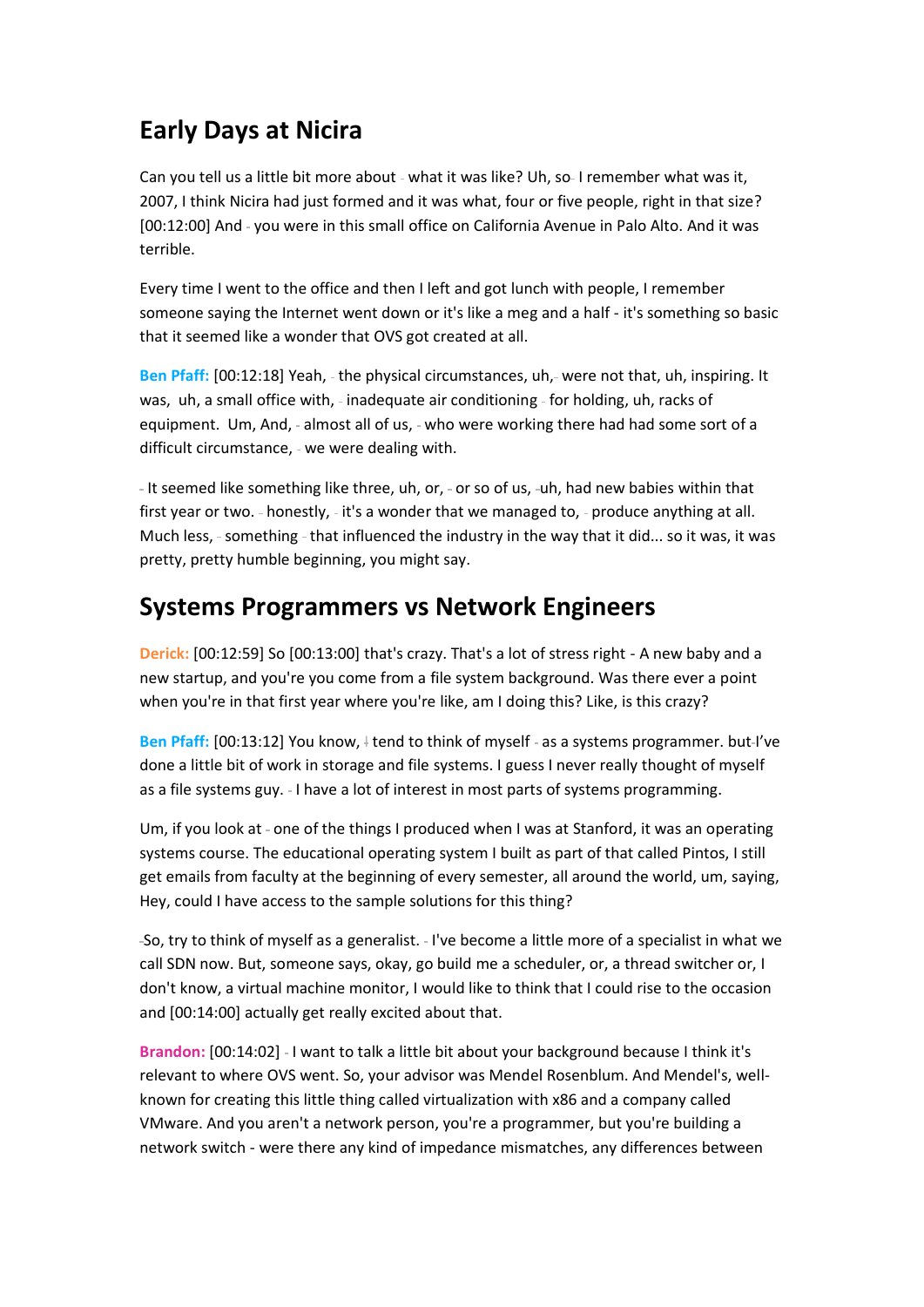the things you valued and the people around you, or was that a whirlwind of learning protocols and interactions?

Ben Pfaff: [00:14:32] - I don't know if we're, if we're going with - the illusion that I'm a file system guy. I would just say the packets are just really small files. But let's see here. yeah, so the, impedance mismatch - between networking and systems is a real one, It's a little hard for me to exactly- put my finger on the difference.

When you talk to networking people, they, they instantly start talking about protocols, um, uh, [00:15:00] BGP, um whatever they're, they're using - to manage their network. - Systems people are usually a little more interested in, maybe how you get things done at a higher level - or maybe, how you implement things. They tend not to focus so much on the protocols themselves. I guess the jokey way that I say this sometimes is that if you're a networking person, you do things in multiples of 12. - You have a 12 bit Vlan and a 24 bit VNI and a 48 bit Mac and systems people like multiples of 16 and 32 instead.

**Derick:** [00:15:32] - I never actually thought about that, in multiples of 12,

Ben Pfaff: [00:15:36] - I think maybe that - they like to, take the leftover bits and, and put some extra metadata in them.

**Brandon:** [00:15:42] IP addresses are 32- bit aligned, but I know what you mean.

**Ben Pfaff:** [00:15:45] Only a networking person would invent a 14 byte, ethernet header.

**Brandon:** [00:15:50] and you're being nice with ATM. And what was it? 53-byte cells.

**Ben Pfaff:** [00:15:54] I think those are 48 bytes, aren't they? But, I don't know, ATM.

**Derick:** [00:15:58]

**Brandon:** [00:15:58]

**Derick:** [00:15:58] - There's a really terrible story about [00:16:00] how that came out

**Brandon:** [00:16:00] how encouraging it is to learn how we can compromise. There's a great lesson there about the political process, how we can all come together, right?

**Ben Pfaff:** [00:16:07] Right. - let's just take the average.

**Brandon:** [00:16:09] To achieve the most mutually disagreeable outcome that we can all say yes to.

**Ben Pfaff:** [00:16:13] Yes.

**Derick:** [00:16:14] So as, as, uh, okay. So as a systems person, right, coming into the network space, um, -what are some of the quirks - that you found, or some of the observations you made about - the mindset of network engineers?

Ben Pfaff: [00:16:27] - They're always, tending - to talk about, what such and such chip on such and such a piece of switch hardware, can do. - they seem to be very focused on, what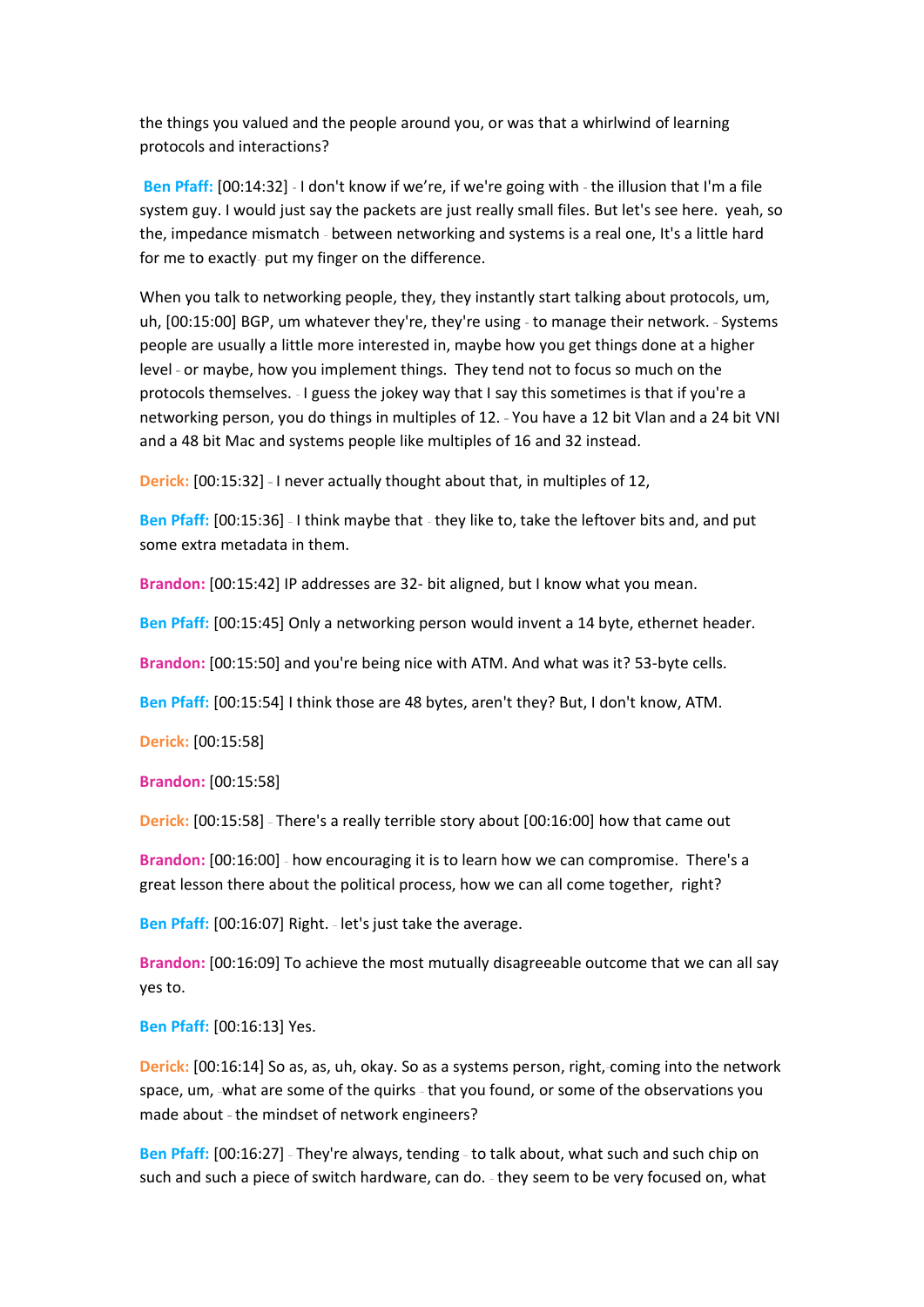specific pieces of hardware and software can do. - It was kind of hard for a while, um, trying to figure out, how do you make people think about how we could design things to work how, uh, how, how we could make - the software do things? -uh, they also tend to be very focused on what happens in the middle of the network. -So things like on your top of rack switches

[00:17:00] on your,-your core switches, that sort of thing. - They tend to, uh, to think about changing things based on, reprogramming and, and changing those components and putting

new boxes into the network.**Focus on what you can change**

And, we realized pretty early on that if you, as a startup, - try to influence things by focusing on those bits of the network, you just get bogged down -because every change to one of those is a negotiation, - with some network equipment manufacturer or with some, ASIC manufacturer and they don't want to talk to you.

We actually brought in, one of these manufacturers pretty early on and, uh, their first question was how many thousands of these things are you going to buy? And, as a startup, that's not what you do. - So, uh, within a fairly short amount of time we realized that if we were going to have any real influence, then the way we were going to do it, at least at first was by putting software on the edges of the network.

And that's actually where virtualization, came in. - I just sort of - by coincidence had a background in virtualization because of, what

[00:18:00] I'd done as a grad student. - but we didn't come into Nicera thinking what we were going to do, had anything to do with virtualization. - it was a, um, something that

**Brandon:** [00:18:08] So I remember that it was what, 2008. And you were trying to get everything running on these, uh, I think it was a Taiwanese ODM, uh, Quanta running on their boxes. I think I deployed a bunch of those myself installed the OS's for those things. Those things were pretty rough in the early days when the firmware hadn't quite matured yet,

**Ben Pfaff:** [00:18:28] Well they were supposed to come with some sort of Quanta-specific firmware. But if I remember right, - Quanta actually shipped them to us with Google's own switch OS on them which was a bit of a surprise.

### **Virtualization creates an opportunity**

**Brandon:** [00:18:39] Yeah tip the hat a little bit in an unintentional way. Uh and I remember the was it 08-09 or so around that point Nicira looking internally and going is this a sustainable approach? Is deploying to hardware ever going to work when you're asking so many people to change and they don't have a strong incentive to change. So when did the focus really shift to Open [00:19:00] vSwitch?

**Ben Pfaff:** [00:19:01] So The focus shifted to uh to Open vSwitch and we invented the name uh Open vSwitch when we started - working along with Citrix - on uh Xen - and uh-Xen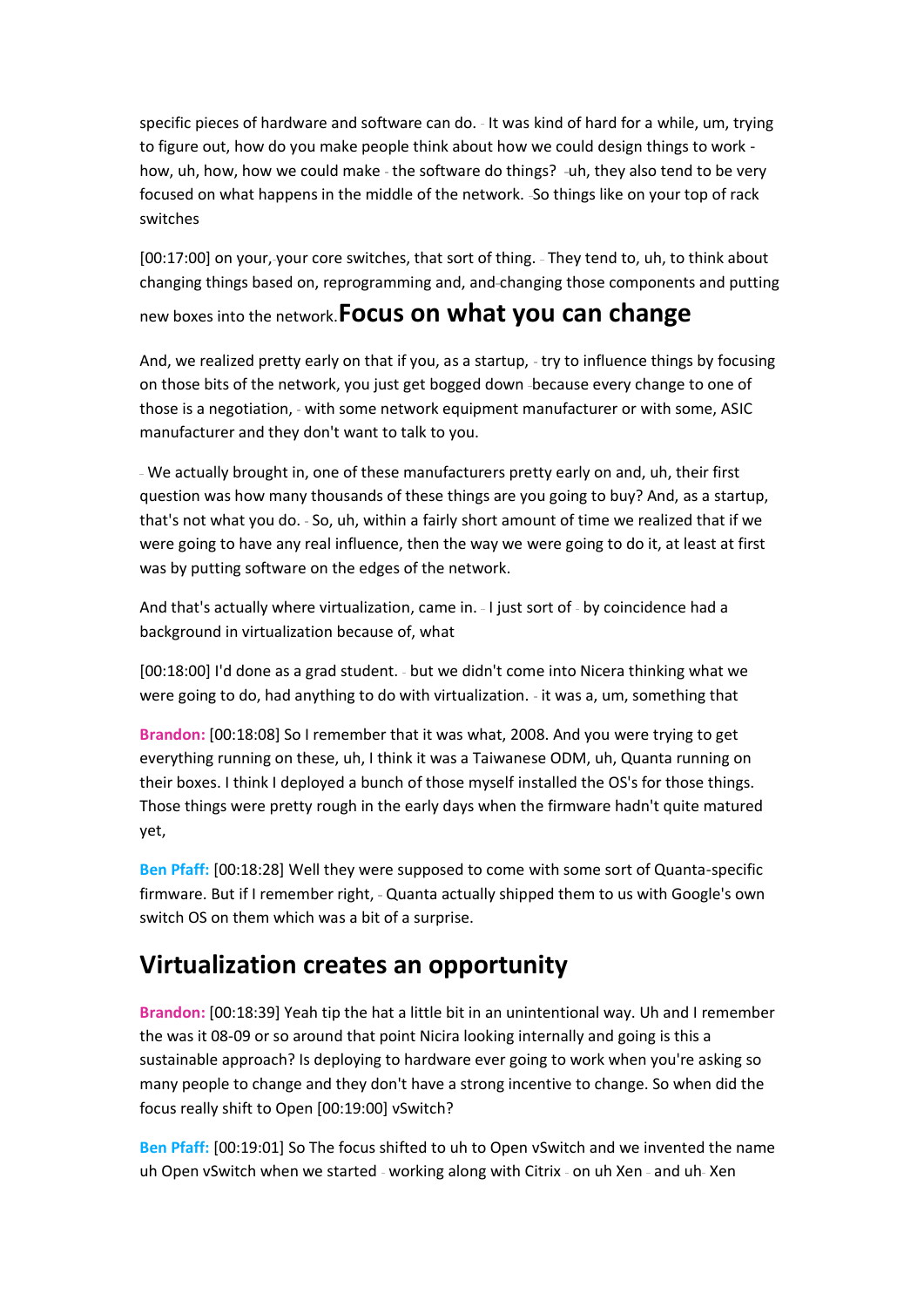Server - that was the name of their product - we figured out - that we needed to - get an inroad - into virtualization and we looked at VMware We didn't think they would be interested in working with us - and we were right about that as we learned from some folks we hired out of there later - and VMware had most of the virtualization market Xen and Citrix - had a another little chunk, so we went to them and said Hey what if we built you something that would compete with - VMware's virtual distributed switch. And they said Okay. Uh we don't have anything like that would be uh, good for us competitively if we had something that could match up to it So,-we said okay we will do this - by building Open vSwitch which can do anything basically. And then we will build a controller on top of that for you - that will do VMware VDS and - you have to let us sell our own [00:20:00] product that does different stuff that will work - as a controller as an alternative to this thing we're selling you.

**Brandon:** [00:20:05] Well, Ben, when you were partnering early with Citrix, what functionality were they looking in your direction to enable?

Ben Pfaff: [00:20:11] Right.- what they wanted - was - the ability to - do something a little bit like VLANs - but they don't require you to use the physical VLANs - of the actual network And they would support - gracefully - following around the virtual machines - as they migrated from one host to another.

Brandon: [00:20:28] Um in other words - you take a bunch of virtual machines and you designate them as these can talk to each other - over the virtual distributed switch - and - no matter where they actually go in the physical hosts - that follows them around . It sounds very simple at this point but it was functionality - that wasn't readily available at the time

And just those machines in that virtual LAN could speak to each other, right? So this was an early example of segmentation, of splitting the network into pieces and getting security benefits from that?

Ben Pfaff: [00:20:56] Yeah - networks are - a good example of [00:21:00] what we have in computers - we invent new ways to share things like networks and then we instantly need some new way - to limit that sharing to - partition things away again and - this is - a pattern that shows up over and over again in in computers And this was just one example of it in networking.

### **Early Customers**

**Derick:** [00:21:18] I talked to Martin over beers one time and I told him he must get a positive response from people who've worked in service provider environments because I remember I came from a service provider environment and went into -a company that does financial stuff and I was actually shocked at how poor networking actually was in a virtualized environment - It's something like VLANs but not, and then it would just be VLAN tags getting shoved out of this interface , and I thought how come there aren't VRFs or other things - , inside of the host - it's essentially a networking stack at the bottom of this host, that is the actual edge. Did you find service providers were more open to these concepts in the beginning?- these concepts?- in the beginning? [00:22:00]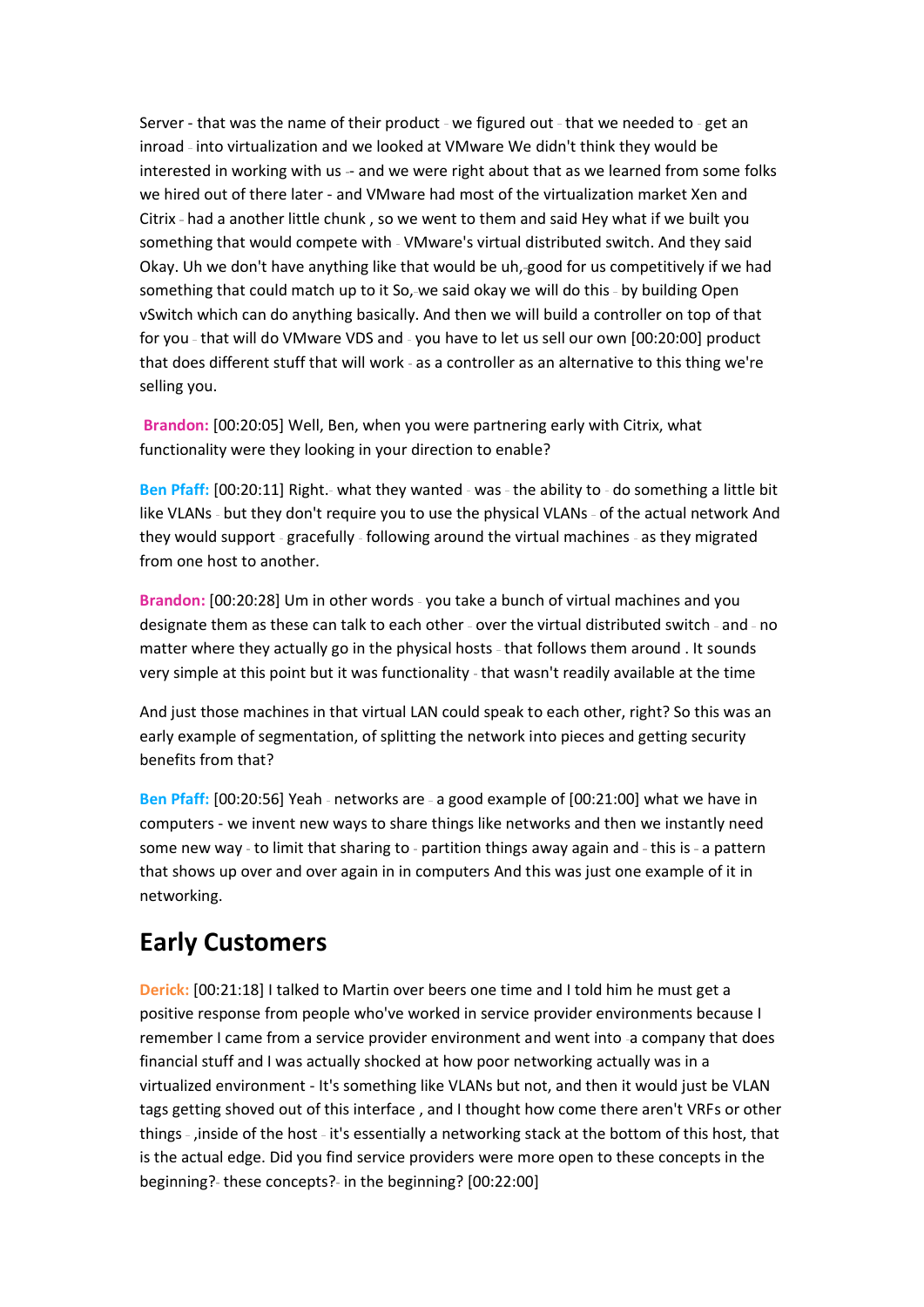Ben Pfaff: [00:22:00] Service providers were - our big customer base. - the problem that network virtualization solves is - largely a problem of scale - - if you have a small environment - then it's not hard to manage your ACL's; it's not hard to manage your VLANs it's not hard to keep track of these things

- but - some of our - early customers were - service providers that were hitting real limitations Um I think in some cases they might actually have been uh - hitting up near - the limit of the number of possible VLANs around 4,000 and, they were finding that it was a mess-trying to manage those - that was a big part of our story uh sort of mastering complexity. Um, another big part of our story for service providers was self-service. - We repeatedly heard the story where - if you wanted to deploy some computers and you needed them - networked together then you had to talk to the networking team.

The networking team uh had to set up a VLAN for you and it could take - weeks or longer in some cases [00:23:00] just doing that sort of thing but once you make this virtual - it's really just a matter of clicking a few buttons and saying I would like these machines to be able to talk to one another - and things happen and you don't have to uh, have this lengthy negotiation with another team.

**Brandon:** [00:23:14] And I want to jump on something there, so, this is a network switch, a virtual switch, that it sounds like you're going to target to server administrators as opposed to network admins because you're completely bypassing yet again uh an entity that can say no on the process of getting this deployed and getting to this functionality that users wanted to make their service provider network more manageable, or to support higher levels of scale.

Ben Pfaff: [00:23:39] Yes - these service providers tend to have - something like a server administrator team and a network administrator team - and - it seems like they don't always have - the same incentives they don't necessarily cooperate all that well- and - once you've got two layers once you've got your host and once you've got uh your virtual machines within that host - in a sense you have - a nesting of [00:24:00] responsibilities. In theory - that network team might have some responsibility for the hosts network administration because at least in theory there's a network inside it. That doesn't seem to be how things actually worked, and it made things simpler for everybody I think when the servers - were implementing an overlay network they were implementing network virtualization and then- the job of - the network and the network administrators was just to get packets from physical machine A to physical machine B. I'm sure I'm simplifying that I've never been in charge - of a non-trivial network but that's my understanding.

### **Software Switch PerformanceBrandon:** [00:24:34] So Ben we've talked

about extensibility initially for Nicira, building Open vSwitch, we talked about manageability. I want to talk a little bit about speed as a roadblock to getting this thing deployed and getting it meaningful and then I want to talk - about availability, And I don't mean in the distributed systems sense, I mean getting things into the kernel. So, when you're building OVS and its meeting the bar for required functionality you've got this partnership with Citrix, did the speed even matter in the early days? [00:25:00]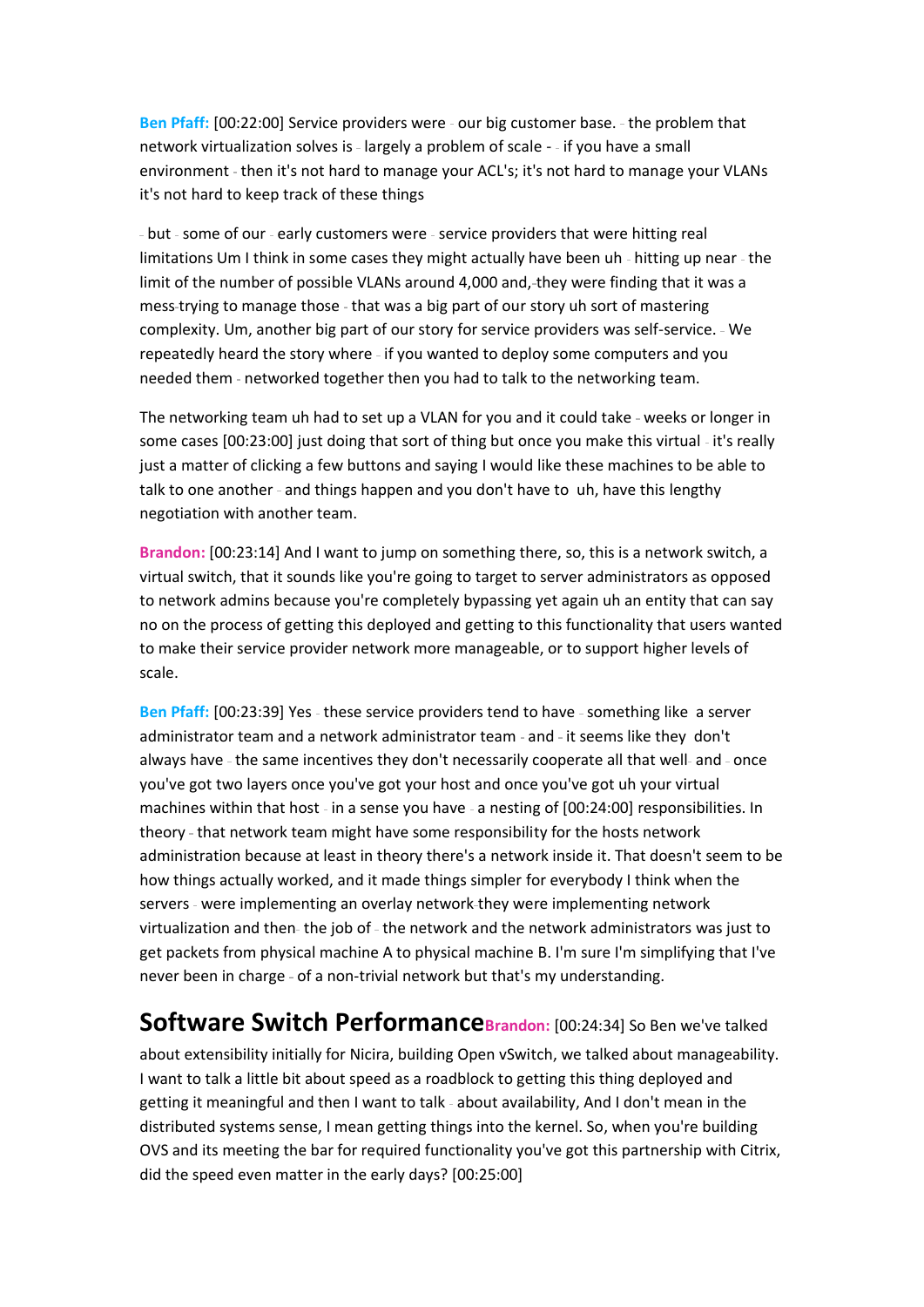**Ben Pfaff:** [00:25:02] Performance has always been important and there's a few axes along which it was important. -There is sort of - the raw network performance - where, people start running packets through your switch as fast as possible when trying to see if it can keep up with line rate - and that sort of thing. Um that's important for benchmarks because people are going to do it I don't think it's actually the most important for our metric - because, when people do that - they tend to forget - that When you're dealing with this at a, at an edge, - where you've got virtual machines running, - those virtual machines have to actually be able to do something - with the packets uh to provide - something useful.

- If you can get - a hundred gigabits or initially - one gigabit because networks have gotten faster over the time we've been working on this If you can get that in and out of your - VMs but you can't do anything useful with it in the middle, it's not that uh exciting So there's that dimension and performance. - The other dimension in performance that comes [00:26:00] up - over and over again - and for good reason is -how much CPU time - are you using - to generate - this performance And so - initially - we were talking about uh primarily about machines that had one core or two cores. - The sort of approach that we can use these days of DPDK where you assign a core - to service a NIC can't work.

#### **Brandon:** [00:26:19] DPDK?

Ben Pfaff: [00:26:20] So-DPDK is Intel's - library - for network processing And it tends to use this approach where - you give a core to a network processing component and then it uses the entire 100% of that CPU core.

And this allows it to run very fast - but - Initially, this sounded ridiculous - - how am I ever going to get anything useful done in a virtual environment if I'm using all of my one or two cores just to move packets around.

**Brandon:** [00:26:46] Definitely. I mean, OVS is getting created around 2007, 2008. You don't have every desktop having many cores - maybe two, maybe four, but you don't have many cores for sure.

**Ben Pfaff:** [00:26:57] Right. Um,

**Brandon:** [00:26:57] So this wasn't even an option?

**Ben Pfaff:** [00:26:59] [00:27:00] No one of our performance goals was to use as little CPU time as possible - and in fact we would get complaints - if we use more than about 5% of - of a CPU

So that's sort of the direction we started from.

Brandon: [00:27:14] And you had to pull out every trick in the book - that you knew but packets are just tiny files to move as you mentioned earlier so you knew a few tricks to make things fast. You knew a few low-level C hacks to get your lookup tables to be really efficient to avoid unnecessary copies that might take up that time. Can you talk a little bit at a high level about how you get performance out of a software system that's sitting that close to the hardware?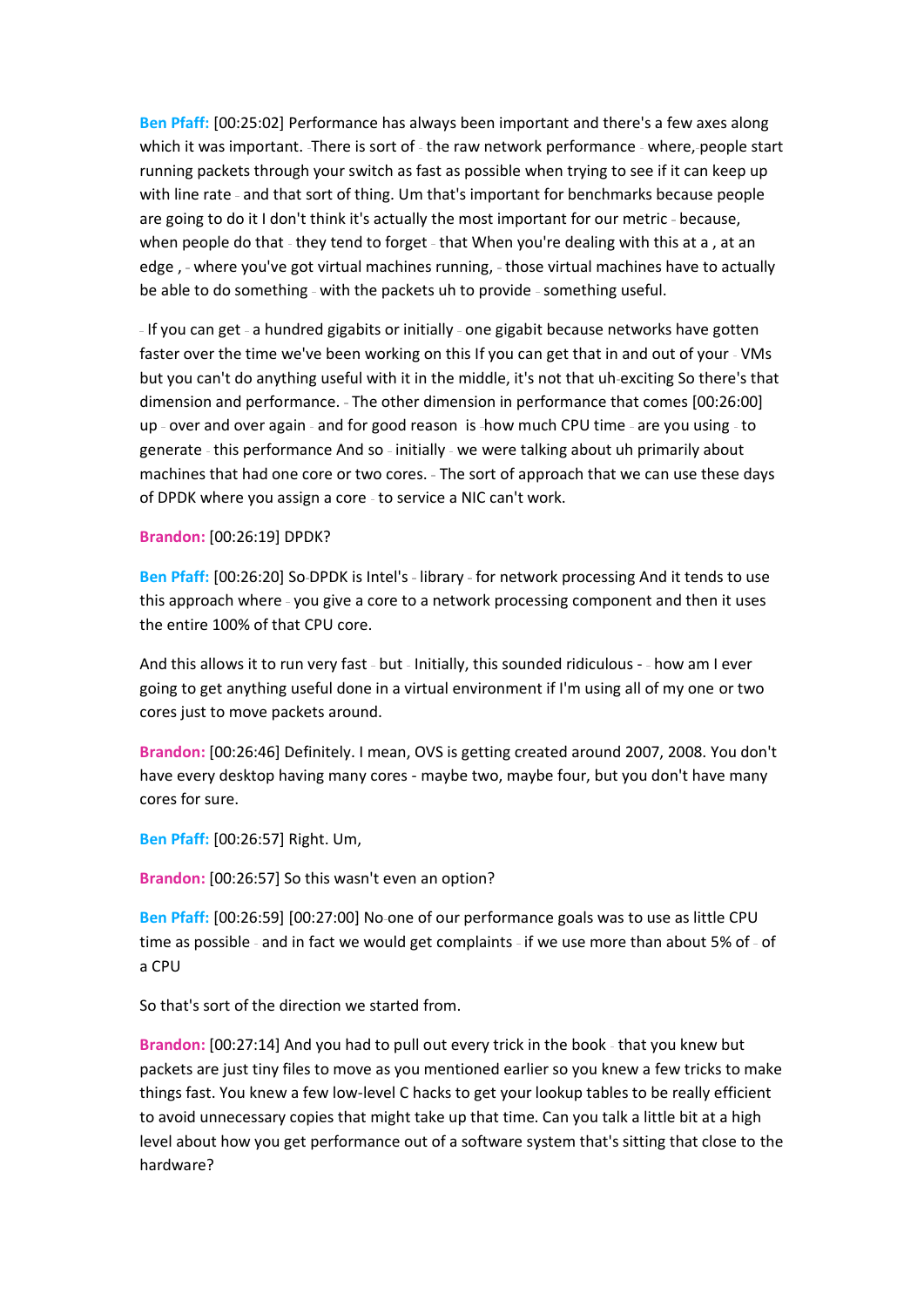Ben Pfaff: [00:27:38] Yeah - in a software switch there are uh three phases - with which you deal with a packet. One is the packet comes in from somewhere - you have a device driver there - the last part the phase three is you've got the packet going out somewhere and you've got a device driver there.

So. Open vSwitch - the device drivers Aren't part of it - the device drivers are part of DPDK they're part of the Linux kernel [00:28:00] - there somebody else's problem. We can't have much of an effect - on how fast they are. - The part that we can influence is the phase in the middle part two - that's the phase where we decide what to do with the packet where we we figure out um this is where it needs to go, and these are the changes that we need to make to it. So - the whole history - of Open vSwitch is how do we make - this decision How do we make this - this network packet classifier - as efficient as possible And uh we've come up with new techniques along the way and our publications,- have been - fairly oriented around that - in fact - I'm still - working with - uh, some researchers on uh how do we come up with even better - network packet classifiers .

**Brandon:** [00:28:40] And I remember that was one of the things that surprised me that - the Open vSwitch - kernel module was doing things faster than the previously built Linux one even though you could do a whole lot more with OVS, right - it had all this extensibility built in - but you put a lot of work into it right?

Ben Pfaff: [00:28:54] Right - and - uh a big part of that story is uh-is caching - if you [00:29:00] look at how - most - software switches work even today uh - they work by - taking each packet and putting it through - a whole list - of decisions. They might first look at - where is this coming from They might look at uh different things that help it decide - does this look like a valid packet and eventually they figure out ,"Oh this is where it should go to". And you have to do that at some level - but - with open vSwitch uh we came up with some clever schemes that allowed us - to quickly - make all these decisions in one go - for packets that are similar to ones - that we've seen recently.

- If you look at - our flagship publication on Open vSwitch it's almost all about

**Brandon:** [00:29:38] Yeah, I think this is the mega flow stuff, right?

**Ben Pfaff:** [00:29:40] Yeah.

**Brandon:** [00:29:41] You've seen a packet before How do you very very quickly figure that out the next time and the next time and then the million times after...

Ben Pfaff: [00:29:48] Exactly. And - with caching - there's always the question - of how do you uh do cache invalidation and that part of the story is one I've never been satisfied with and it, it's probably the uh-[00:30:00] the part of that - paper and - the- project that I'm least happy with over time. That's the hard part.

### **Getting into the Linux Kernel**

**Brandon:** [00:30:07] So Ben I feel like we could dive into the tech details for a long time and really geek out, But That's not why I wanted to bring you to the podcast , actually it's...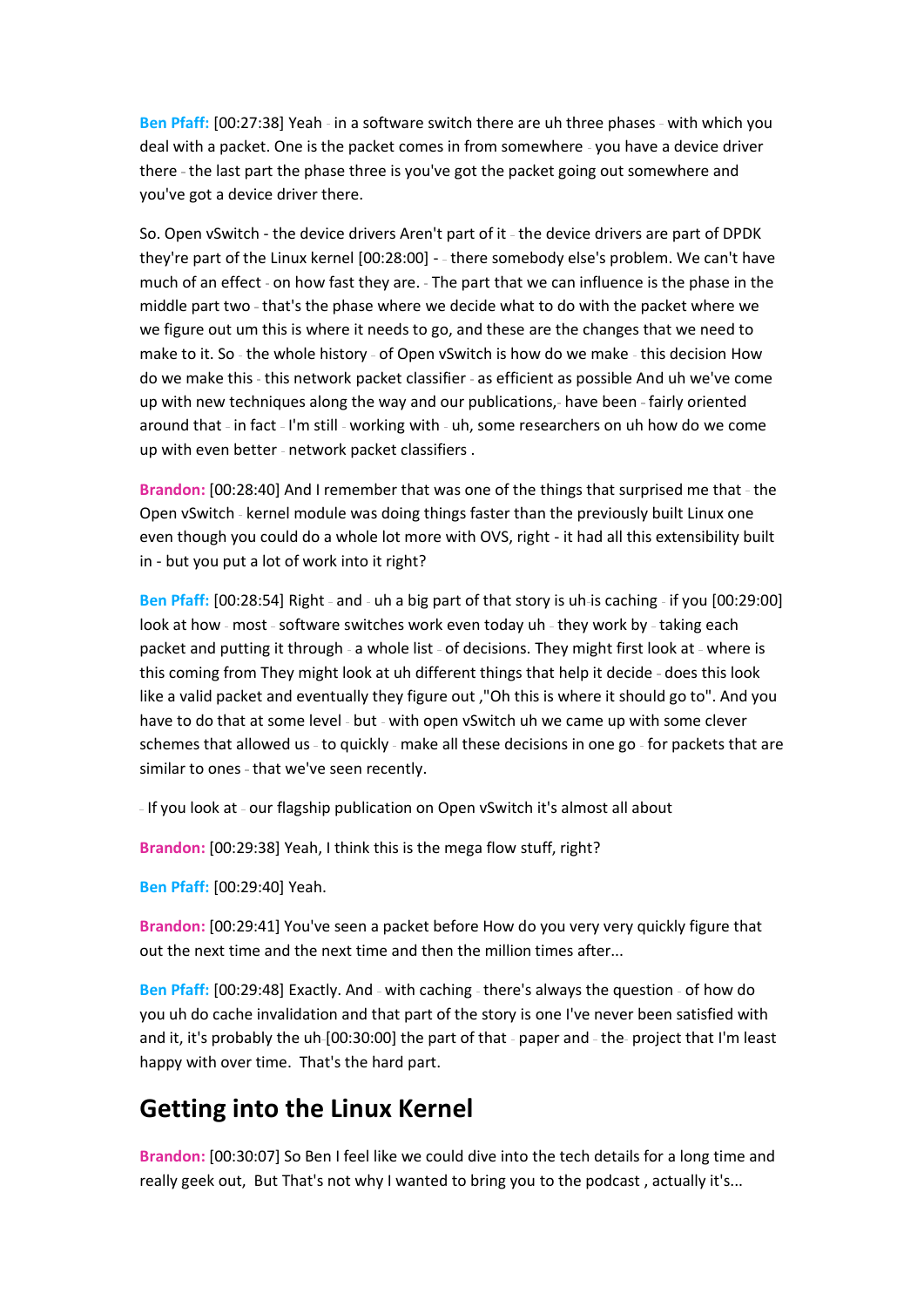**Ben Pfaff:** [00:30:16] Yeah, pull me back! Pull me back from the brink!

**Brandon:** [00:30:18] Let's talk about people, what every engineer wants to do, let's talk about human processes. Let's talk about something that I think is very remarkable, which is getting code of any kind into the Linux kernel. And in your case, it's not like some little bit, it's not a single patch that you have your name on. A lot of us have our name attached to a little patch here or there, it's a monster, it's a beast, it's a big amount of code. And this isn't a six-month process. This is a multi-year process to build, to refine, to get over that barrier.

And I wanted, I wanted this to be the focus of our discussion - about what is it like? What is the human experience for a top-grade developer with a big chunk of code that they're shepherding as part of their job, or [00:31:00] even outside of it - getting that code into the kernel? So, let's, let's start with the most basic elements.

What is Linux? What is the Linux kernel?

Ben Pfaff: [00:31:08] Sure so Linux - is the lowest level code - that most programmers think of running on a computer-it's - what we call the kernel It's what sits between the hardware and the applications - and Linux is actually a pretty important kernel. It's what runs - on every Android phone It's what runs on every Chrome book it's important enough that - even Microsoft is - building support for it into windows.

Brandon: [00:31:31] And is this the largest open-source project in terms of - active code or contributions?

**Ben Pfaff:** [00:31:36] it must be up there I've heard people claim that Kubernetes is actually more active - they're probably number one and number two - that would be my guess.

Brandon: [00:31:44] Great - So how do we get to - its already there in their OS distribution, but I have to imagine there's more to it than that.

**Ben Pfaff:** [00:31:51] Yeah, the reason that Open vSwitch wanted to get into the kernel it was that - the kernel is the thing that's right next to the hardware. When a packet [00:32:00] arrives from a virtual machine or a physical NIC-that's where it ends up first. And so - if you do packet processing right there uh you get higher performance than if you do it anywhere else because if you do it anywhere else and there's a layer between you and the kernel, and so you get a higher latency - this is by the way no longer completely true because there are ways that you can completely bypass the kernel

Brandon: [00:32:26] But this isn't the code - that most people get started with - this isn't Python scripting or Java code this isn't high level stuff - this is the opposite. What's kernel code like in comparison to the rest of the system?

Ben Pfaff: [00:32:38] Right - kernel code - is difficult to write because - it's all written for maximum performance - and - there's not very many barriers - between you - uh, and completely screwing up the computer. - If you write ordinary code - then - if, if you do something wrong it crashes - the operating system kills it,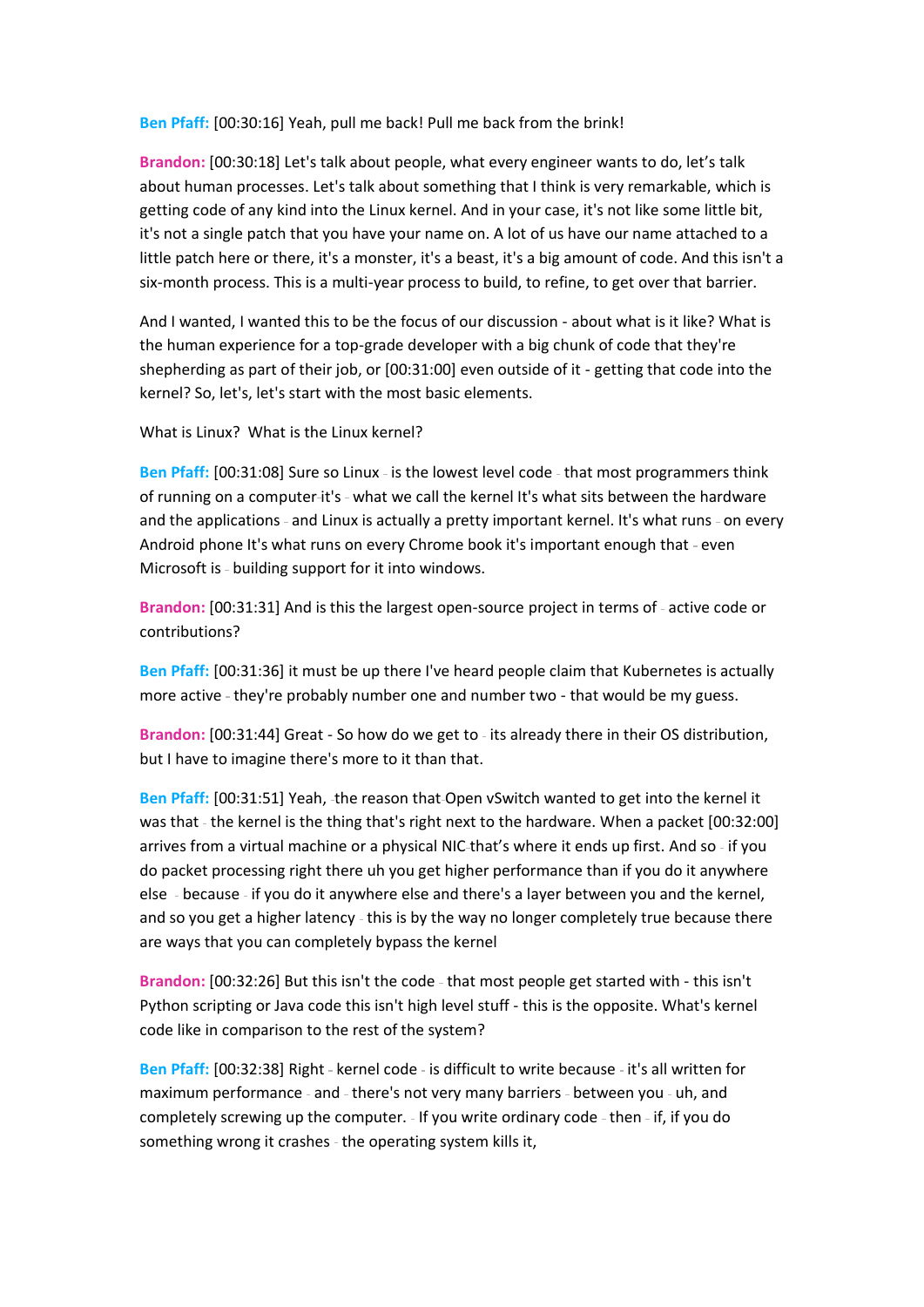and you you start it again uh, with the kernel Uh usually if you [00:33:00] make a mistake then your machine as a whole crashes and you have to reboot the whole thing. - There just aren't very many guard rails - so - it takes care -and, as a result - the people behind the project - are very fiercely protective - of almost everything - in the project for good reason because if they let - just anybody contribute any code - then that machine is just going to explode It, well not literally, it...,

**Brandon:** [00:33:25] Just got a mental image of you walking with an explosion behind you.

#### **Derick:** [00:33:27]

**Ben Pfaff:** [00:33:27] - There's a mythical instruction in the uh the hacker - literature uh the halt and catch fire instruction. But fortunately those are few and far between they don't normally really exist. Anyway.- the people uh behind - the kernel - throw up a lot of barriers to getting things in there for good reason because - they want their stuff to work.

**Derick:** [00:33:46] Yeah, you know when I started in the nineties - I came in at the tail end of sort of the way they used to bring people into - an actual -you know on the ground coding shop where you were sort of an apprentice - and then at that [00:34:00] time the one I went into I mean all the mentors were these crusty old Unix people, and as somebody who was young I was like so excited to be working on these systems and I would have these ideas and we would have these meetings - I'm like I think we should do this And I got shut down so many times by these just - this image of these people with these long gray beards being very stubborn and obstinate right Like these Unix gatekeepers, I guess. Right?

**Ben Pfaff:** [00:34:28] Now you're one of them with the uh with a Unix spirit yourself.

## **Getting OVS into the kernel - not Ben's first rodeo**

**Derick:** [00:34:33] But - the thing is you went up against that right? - First of all, you made something - that needed to be made right, that didn't exist before - and it's huge It's not tiny It's not like, Oh I'm going to make this small change to this little part of the kernel you introduce something huge that was fundamental to the kernel I remember when I heard that Open vSwitch went into Linux I was like Holy shit - how did they do that?

Ben Pfaff: [00:34:55] - There's a couple of things here Uh one is that -this wasn't my first rodeo Um- [00:35:00] before this-I actually had - two other - device drivers that I had contributed - to Linux - I contributed - the 16 color VGA - frame buffer driver way back - in the nineties -and I had also contributed a driver for an FM tuner card - back in the nineties as well So I had some experience with Linux, but I also had a long experience - with free and open source software in general. - I actually have a project that I'm still working on, a 25 year project, and uh, you know collaborators come and go And - you learn to work with them. The other a superpower - we had here was actually another person on the team Jesse Gross Jesse fits right in with - those kernel people - by which I mean that he is incredibly technical and sharp and very cantankerous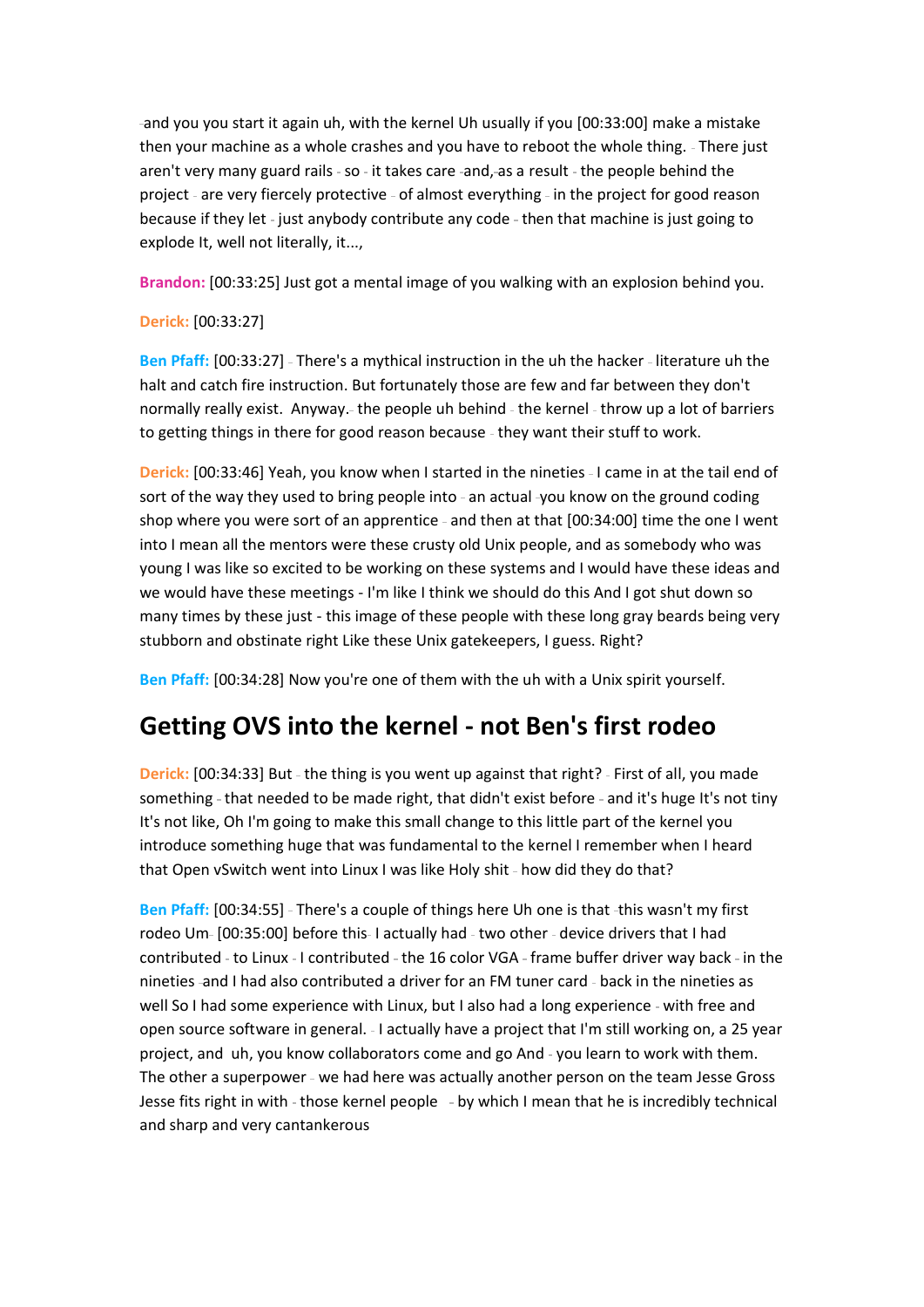- He's a great guy - but he fits in - just perfectly with the kernel folks. So, he started out as a fairly junior person at Nicera but he very quickly showed - that - he was an amazing programmer.

- When we found him the [00:36:00] right part of - the project which was the kernel module, he took ownership of it instantly - and - he was the one - who did - the - the heavy lifting of actually convincing people in the kernel community to take it.

The other thing that we had - going for us as you say there was a lot of code there there was, but it didn't interlock - with most of the kernel very much; it was more or less, in its - new isolated directory. - There were only a few places that it connected to everything else.

- As somebody - who manages a project and accepts things, that's actually a very good sign to me because it means that if something goes wrong and somebody fails to maintain something or there's a terrible bug you can remove it - without breaking other stuff, and I

### think OVS fit in that category.**Why Code Gets into the Kernel**

**Brandon:** [00:36:40] So Ben I want to jump in here. Why would anyone ever say yes on the Linux kernel team to a new chunk of code, because you are stuck with that until the end of time? And okay maybe I'm being a little hyperbolic - you're not stuck till the end of time you can remove things – but the bar is pretty high because people, once they're using it, don't like to have things taken away. [00:37:00] And that extra code is something that you have to maintain, even when someone else's code changes and it forces changes elsewhere. Can you talk a little bit about that?

Ben Pfaff: [00:37:08] Usually it's because - the users want it. - We had users - at companies that have some - influence over the Linux kernel; they're the contributors to it - it's not like Linux is some uh some company off somewhere - whereas a customer - you pay for features, Linux is - the people who work on it. And, as those people change as they continue to contribute to it then, they have some say - over what goes in. - They actually have - some incentive to get it in, because if you're using a feature like open vSwitch and it's not in the kernel then you have a lot more work to do - because when, whenever Linux changes - you have to sort of go in - and change your stuff to go along with it, and that's a pain -that's work. So, if you get it in there, it's less work.

Then I love this notion of Linux as a user centered design [00:38:00] organization, because I don't think there are any turtleneck wearing designers talking about delight here, these are kernel guys, right? These are people who do code that is really critical to the experience. And if they get it wrong, the effects are potentially life-threatening.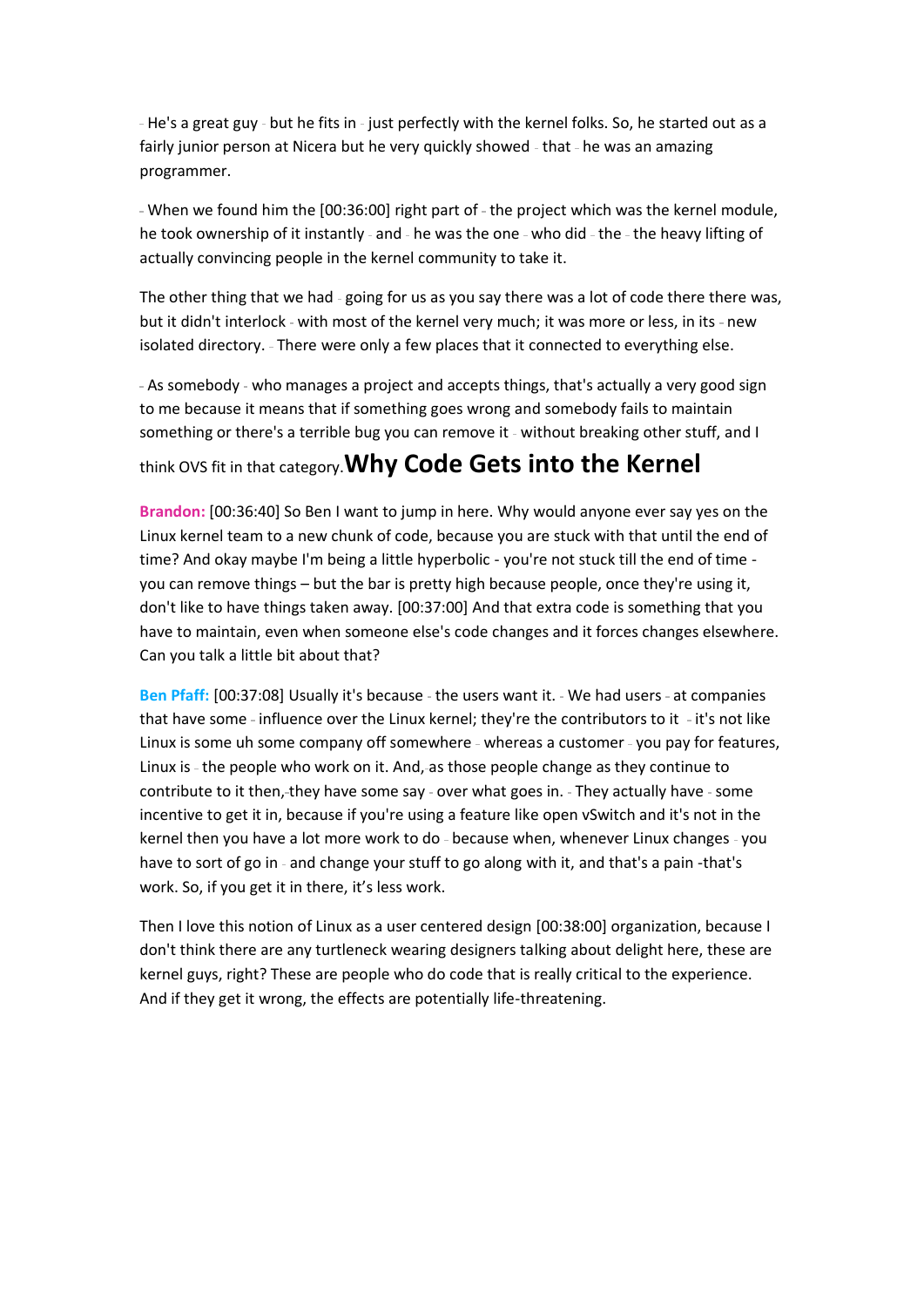Brandon: [00:38:13] - These are people who know that what they're doing is meaningful because it's so critical to the experience despite the higher bar for getting anything in and testing this.

Ben Pfaff: [00:38:21] - I don't think - people - who aren't technical realize how much of a thrill - programmers and developers uh get out of - seeing things work - and making things but, that's part of it too. Yeah.

**Brandon:** [00:38:33] Do you still get that thrill?

Ben Pfaff: [00:38:34] Sometimes the things that I really like - these days are when - I've built something - that teaches me something new.

I've written a lot of code so the opportunities to do things that are truly new -are a little farther - between - but - when I I've got some new concept and I've I finally embodied it in something that works, that's fantastic! And then the other thing is - when I when I get to talk to users who've who have used my uh my [00:39:00] software for something especially if it's for some use that I couldn't have foreseen in advance.

We have uh one or two of those at the Open vSwitch conference every year. And are always some of my favorite talks.

**Brandon:** [00:39:12] I'm wondering if Derick if you have a story about nervous excitement around coding or anytime you'd done it recently and felt that spark of joy.

**Derick:** [00:39:20] Um wow. I wasn't expecting that, but I was working on a project where um we had to write code that automatically strung up a set of containers with networking between them for the purpose of presenting a lesson to someone visually on the screen that they could interact with. Like, they would select the lesson and then everything gets spun up, it went together, and we had to write code to do all that. And it was one of those things where there was - so many independent pieces that were getting spun up - like and they had to be spun up with an initial configuration - that was the whole trick. You know there was an IP PBX and there's switches and there's - Linux command line softphones - which are a thing you can actually from a command line make a phone call [00:40:00] and um all that had to be done, and there was a lot of coding Python and Go that went into it and - using a lot of very new like 0.1 version libraries that were not... - we'll say well-written so ...

**Ben Pfaff:** [00:40:13] Sometimes it's a thrill when things work at all.

**Derick:** [00:40:15] Yeah exactly. - I call it yak shaving like you know how all the pieces - are supposed to go together, and then once you think you've strung them all together now you got to go through and figure out why it doesn't work piece by piece you know yak shaving one nasty yak dread at a time off the yak.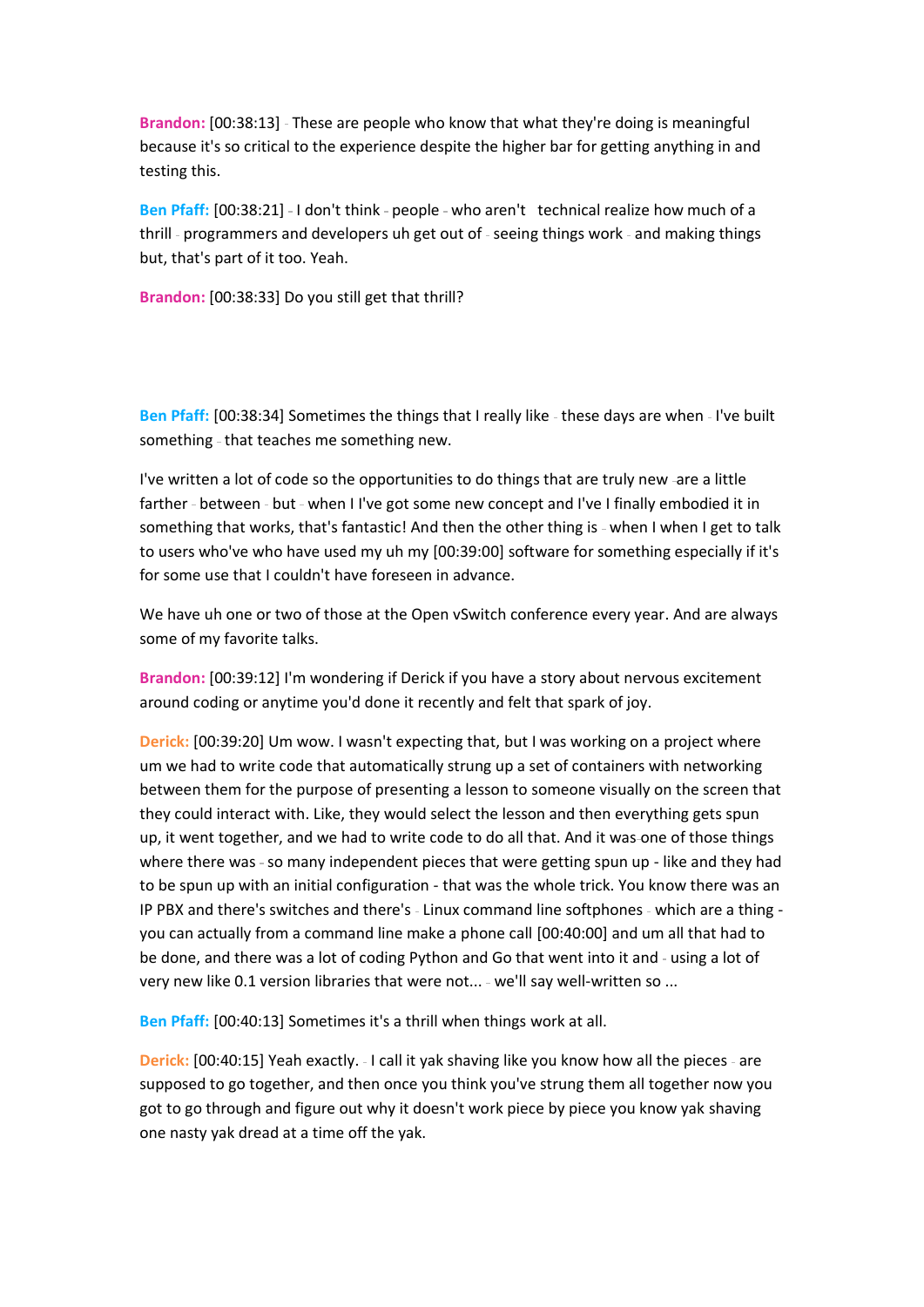**Brandon:** [00:40:31] But I think it's actually a lot broader, right? It's not just coding here. It's any kind of creation where there's a user involved and you don't know exactly what their experience is going to be.

Ben Pfaff: [00:40:40] There's a lot of responsibility I guess - when you run into things - as sort of a serious programmer um I know that when I find myself exploring something new I usually end up - reporting and maybe fixing bugs and things that seem completely unrelated.

Brandon: [00:40:54] Yeah, I think - the more critical a system is, the more time you have to put in [00:41:00] to getting it right. And the higher that bar has to be because of all the places the Linux kernel is used. And yeah, your laptop may reboot, but Linux isn't just controlling your laptop, right? There are a lot of embedded devices that are connected to people's lives, that are connected to rockets heading up - In fact - this is part of what motivated Forward - which is this notion that if something matters and the cost of a failure is very high, then you should invest all the resources possible and the highest tech to make sure that thing is going to work in every circumstance.

### **Not just throwing it over the wall**

So kind of coming back to OVS in the kernel, moving past Linux as a user-centered design organization, which was in no way where I thought this conversation was gonna go - what was that process like for you? Maybe walk us through the initial throw it over the wall or maybe pull someone aside and say, Hey I got this code." I think you might want it. I think it's going to be really good for the users..." What's the next step?

Ben Pfaff: [00:41:50] So we knew that we had a lot of homework to do - because - we had you might say cut some corners - in some ways. - We knew that some bits of the [00:42:00] system would not be acceptable to - the kernel networking community, as-is. So, in the runup to contributing this thing - to Linux uh we had to go through - and make a lot of big changes - to interfaces especially - the interfaces between - the kernel and the applications that would use it. We re-wrote that layer probably multiple times until we got it to a point where we thought it would be acceptable, and - the way that we knew this sort of thing was by spending a lot of time over a period of years hanging out on this networking mailing list. We had a fairly deep knowledge - of how - the folks already involved in the project think and that's really important, because if you throw something over the wall and there's a lot of things - that just don't look right - you probably will get a bad response and you may not even understand why. - I've had this happen to me any number of times as a maintainer where somebody sends some great big wodge of code and it's just completely wrong in so [00:43:00] many ways. And it's hard to even properly write a review of that because - you have a conceptual impedance mismatch with the authors of it

So, we built it - we did all this work to ensure that we wouldn't have that impedance mismatch, and the goal was to make it - as easy as possible - for Dave Miller, the ultimate maintainer who would have to accept us to say yes, we wanted getting to yes to

**Brandon:** [00:43:24] So you did the best you could in terms of getting this code as clean and as understandable as possible and you submit it... what does it look like? Is it an email?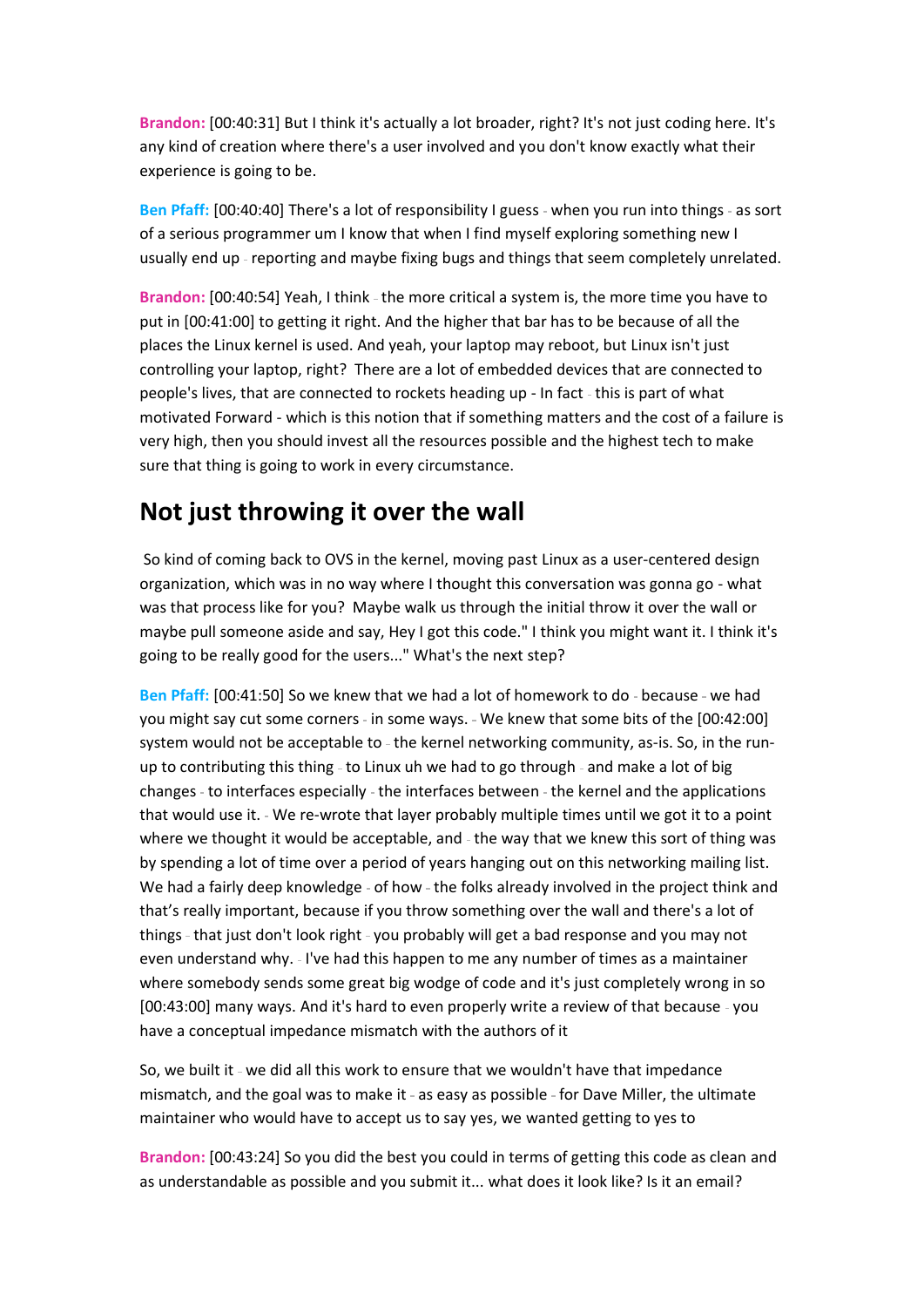## **Sending The Email to Getting To Linus**

Ben Pfaff: [00:43:34] It probably - seems a little comical to people these days but - the way that you submit things to Linux-at the time and I believe still largely done this way - is by sending an email that has a patch a set of changes to apply to what's already there - in Linux.

And, also very importantly - there's a commit message, there's an explanation of - here's what you're looking at, this is why we're doing it, this is uh you know, what's come before, this is what's [00:44:00] coming next - it's a very important explanation of your purpose and your reasoning.

**Brandon:** [00:44:05] And was that it They said, "Yeah that looks good, and you gave us a lot of context. Thanks! We'll accept it, happily!"

**Ben Pfaff:** [00:44:10] Oh gosh Um so that that's the way it works for something like a trivial bug fix but, for anything big it's going to be a back and forth. You've done your best to make it easy for people to say yes, but. people are people and everybody has a different viewpoint, and uh, the people with the power to put things in have a higher-level viewpoint than you do - they know about how things - work in other pieces of code that are connected to this.

They know how - the people above them - are likely to behave. - I know that sometimes Dave Miller, the networking maintainer - might reject something on the basis that Linus, the guy that he in a real sense that even if not in a - a pay sense, um, reports to, that Linus - might reject it.

So honestly, I don't remember how many times we went back and forth - with Open vSwitch. I bet Jesse does, but - it's [00:45:00] definitely a back-and-forth; you make changes - and people make suggestions. It takes time and it takes effort, and you have to work on it.

**Brandon:** [00:45:08] I mean, the people at the top care about evolvability and risk and interface boundaries like you mentioned, whereas the chunk that you care about is - you just want your piece in, so you can get work done, so users can get the benefits.

Ben Pfaff: [00:45:19] Right, and so you get things - like people saying well why didn't you do it this other way?

In some cases, you have an answer, and in other cases, you find yourself thinking "What way?" And then you have to go find out you know - what are they even talking about? And and then you have to explain why it's, you know, then you have to explain why it's, you

know, not the right choice.**The Internet Is Character Development**

**Brandon:** [00:45:39] I think back when I was in Scouts as a kid, we'd look back at some of the tougher hikes and go that was a character-building experience, and it was like this - I don't know eighties meme for something that sucked at the time, but you felt like you were going to get something out of it? Do you feel that way about kernel development? Has it made you tougher? Has it made you better?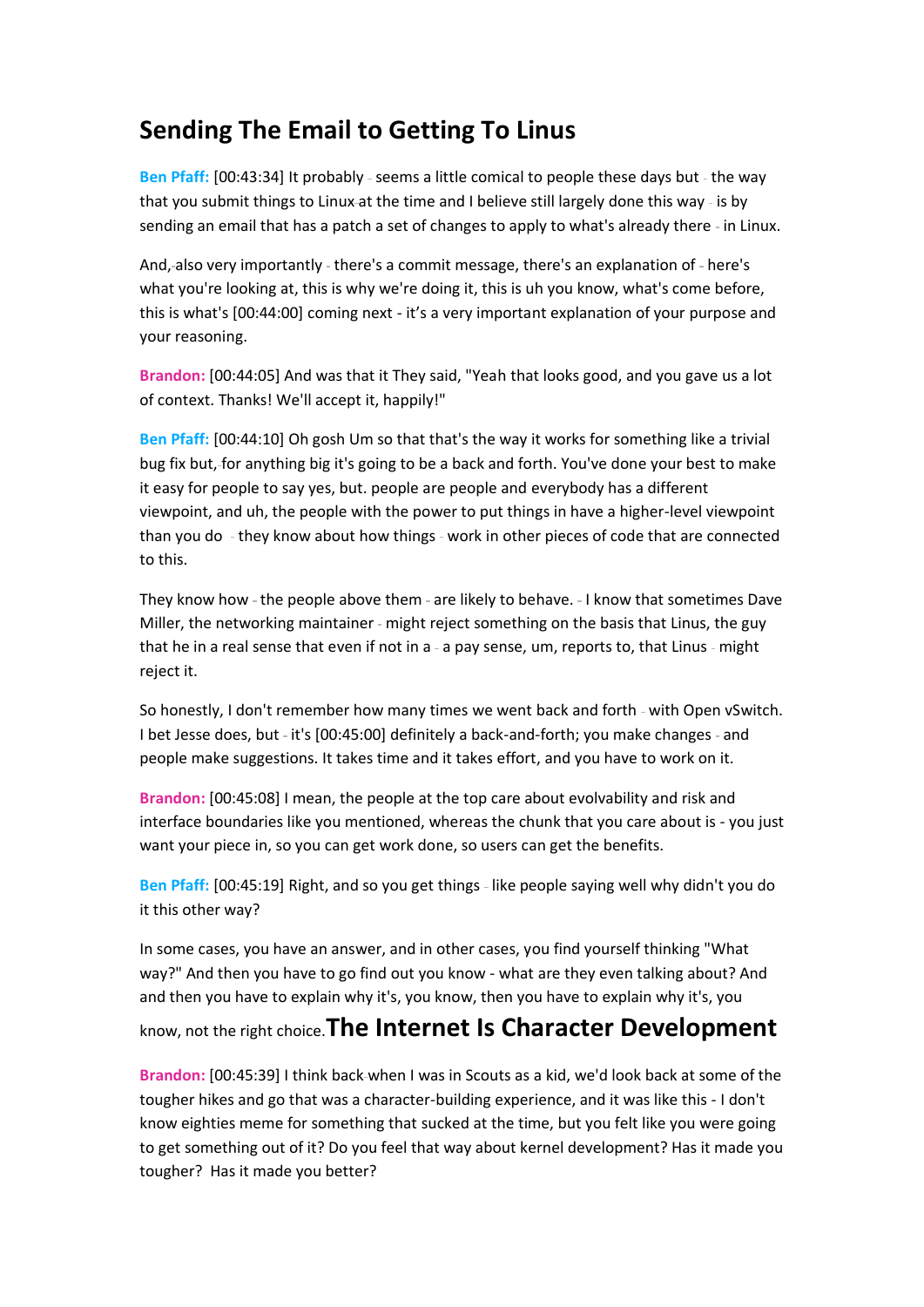**Ben Pfaff:** [00:45:56] So being on the internet is character [00:46:00] development. The internet is full of people and - the people out there are often not very nice.

When I started out on the internet, I think I was kind of one of those not very nice people but I got better. If you look at my Usenet posts from the late 90s / early 2000s you'd probably find - a more disagreeable person that you might not want to - want to work with and - there's always going to be people out there who are - hard to deal with and some of them are on the Linux kernel mailing lists, and - you just have to have a thick skin and address - the bits - of their comments that are technical - and relevant and ignore the bits that are character attacks.

**Brandon:** [00:46:39] All right, so there's some back-and-forth. Eventually someone says yes. It gets adopted. Do you celebrate with a cake? What do you do?

**Ben Pfaff:** [00:46:46] I think there was cake - there was - probably beer. - It was a huge victory if we were a public company, I think the stock would have gone up at that point.

- It's a big deal. - It means that-the way forward is going to be easier, that when [00:47:00] we get our customers to use our software, they have to do less work... it makes things easier for everybody.

## **Open Source Communities**

Brandon: [00:47:08] - All right. Any other thoughts on OVS, if you have a soap box to get on here - what would you share with the listeners?

Ben Pfaff: [00:47:15] - I, I think one of them is that for any open-source project - don't assume that you're uh - going to get a community built up around it quickly.

-I've seen people put up slide presentations where they say okay, we're gonna make an initial release in May, and by September - it will be - supported within the community. That's not how it works - it's a slow process - over a period of years at one point I was doing something where I would figure out - on a yearly basis what fraction of the commits in Open vSwitch - came from - internal at Nicira slash VMware - versus external from people not directly connected with us. And the first couple of years it was near zero Yeah single digits percentage And [00:48:00] then over a period of years several years five years or more it started growing. So it was double digits and - these days it's probably mostly - people who are - not associated with VMware

You have to work hard Um you have to make sure that your project is relevant. Uh, you have to make sure that you have a good uh standard setup and guidelines. You have to hold people's hands sometimes. - It's not magic.

**Brandon:** [00:48:26] I had a very similar experience with Mininet where the bar is much lower for contribution, but there was still a few years between when you had lots of people using it for classes to demo their networks, and then when you started to get meaningful contributions to make the system better.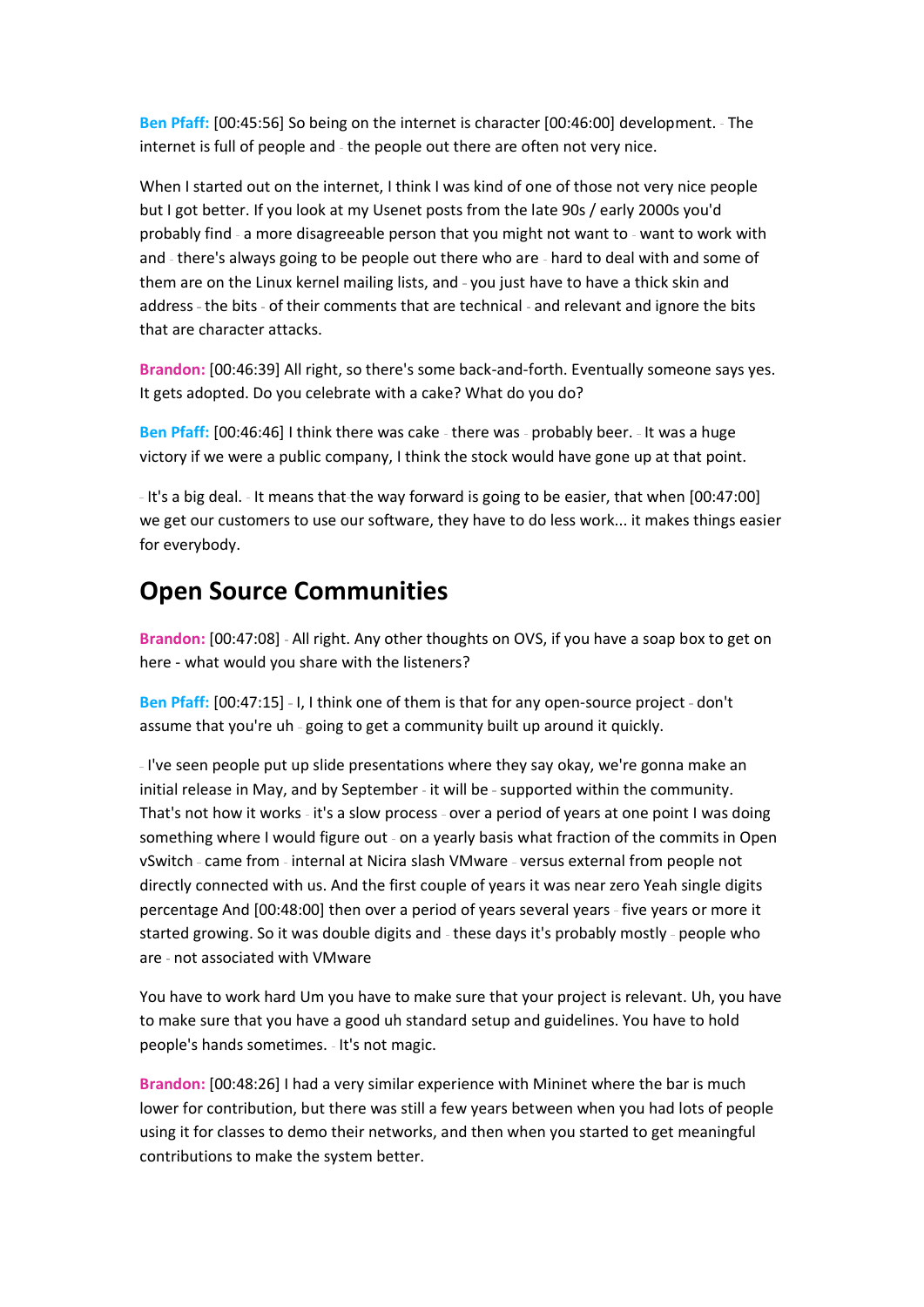**Ben Pfaff:** [00:48:38] Sometimes it feels good though.

- I've had people go - to a lot of trouble sometimes - to say thank you There was - notably a guy who bicycled through the rain - Sarajevo just - to show up and say you know thank you for writing the software.

**Derick:** [00:48:53] Yeah.

## **Lightning Round**

So, let's do a quick lightning round Ben, for things that you're really excited by that you've contributed to more recently. [00:49:00] OVN, what is it? How does it relate? One sentence.

Ben Pfaff: [00:49:04] Yeah, OVN - is software that allows you to - connect up your virtual machines in a data center - or another - virtual environment and - it'll network them-and follow them around as you move them around the network.

**Brandon:** [00:49:16] Cool. Okay And then in one sentence eBPF Why are you so excited by it?

**Ben Pfaff:** [00:49:21] So eBPF is the way to extend the Linux kernel, you can write code in C or another language and then push it into the kernel in a safe way that performs well, the reason it's exciting is that - you can finally -extend the kernel without having to actually write kernel code in the same way. - If it existed - when - we built the open vSwitch kernel module maybe we wouldn't have had to build it all, because we would have been able to get the extensions we wanted without writing

Brandon: [00:49:51] That's very interesting. - So, would you like to hear next on this podcast? If you could get Bruce Davie [00:50:00] on, have you already

**Ben Pfaff:** [00:50:00] talked to

**Brandon:** [00:50:02] him?

**Ben Pfaff:** [00:50:03] I have not. He's a character

**Brandon:** [00:50:06] I would love to speak to him. What do you think we should talk about with him?

**Ben Pfaff:** [00:50:10] Networking?

Bruce had a lot to do with the - early MPLS So um I'm curious - how he would change it if he was designing it - today - that's a protocol I have a bone to pick on, so I'm curious about his

### thoughts. **And we're out...plus how to contact Ben**

**Brandon:** [00:50:26] All right Well Ben thank you so much for joining our podcast. If listeners want to learn more about Open vSwitch and the projects you're working on or even reach out to you, how should they contact you?